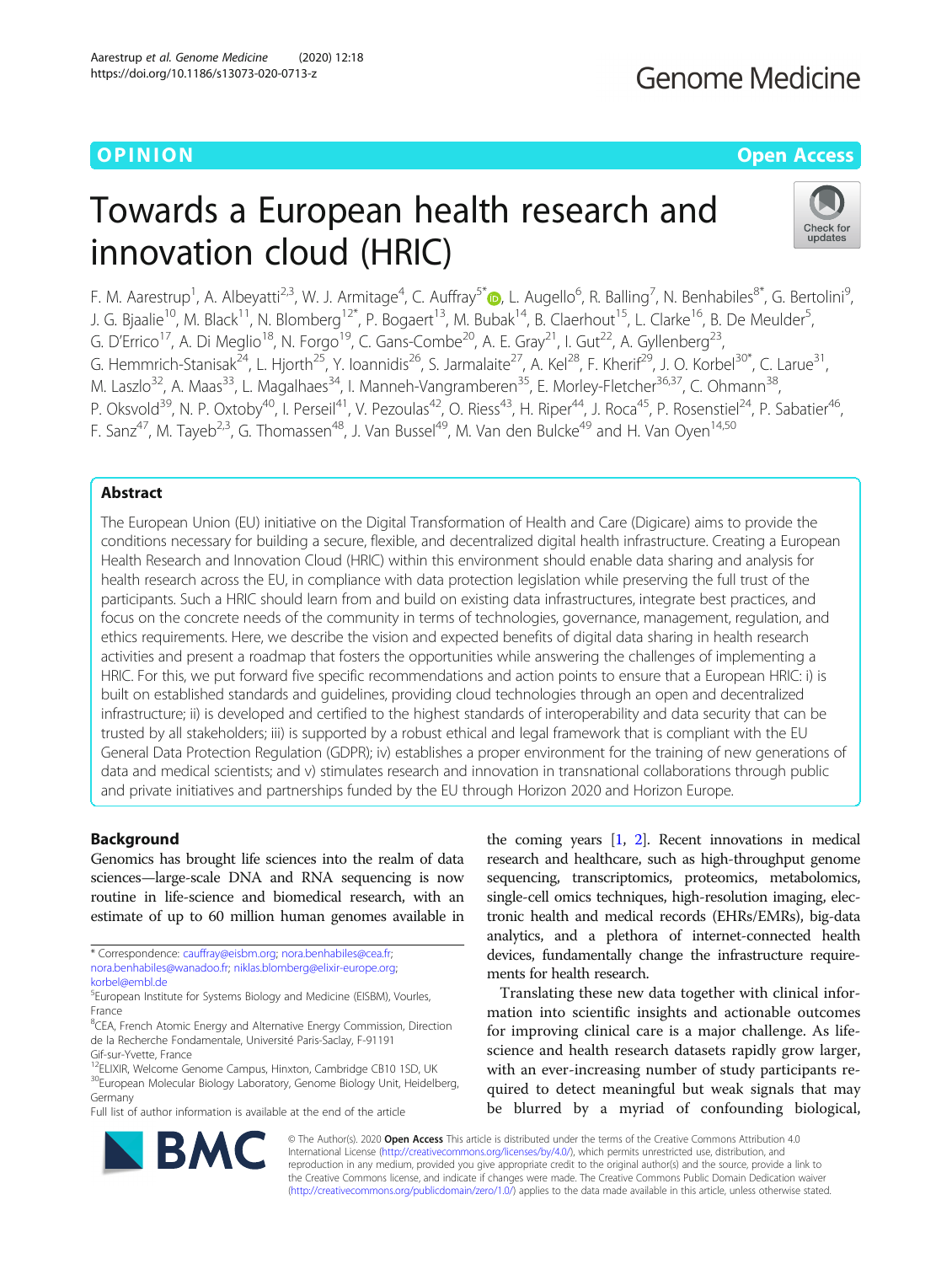experimental, or environmental factors, the computational resources required to process and analyze this big data increasingly outgrows the capabilities of even large research institutes. The various cloud technologies and services defined in Table 1 are based on shared commercial and private computer and storage resources that can be provided on demand to users from a large number of different institutions who are conducting or participating in joint projects. They have emerged as powerful solutions to the challenges of collaborating in research on genomic, biomedical, and health data.

Biomedical and health research has yet to enter fully the big data and cloud computing era. The Health Research and Innovation Cloud (HRIC), as described in this manuscript, would help to facilitate this transition, providing access to larger datasets, cutting-edge tools, and knowledge, as envisioned by Auffray et al. [[3\]](#page-12-0). For example, the HRIC should ease the incorporation of domain expert knowledge into systems disease maps in a format that can be both understood by all stakeholders (patients and clinicians, scientists, and drug developers) and processed by highperformance computers, thus supporting the development of innovative medicines and diagnostics [[4](#page-12-0), [5](#page-12-0)]. Cloud technologies (accessed through Hadoop applications, for example) also make it possible to collaborate and to access and reuse data in situations when privacy concerns or regulation prohibits remote users from downloading data—an important benefit in Europe where national regulations can differ significantly. Clouds allow algorithms to be brought to the data, and as such can enable data sharing and joint processing without generating unnecessary copies of the data, which comes with potential benefits for data protection [[6,](#page-12-0) [7\]](#page-12-0). In addition, clouds make it possible to perform computational analyses at a scale that individual institutions would struggle to manage [[7](#page-12-0)]. Consequently, in the past few years, the large international cancer and other

Table 1 Glossary of cloud computing terms

| Cloud application                     | An application running in the cloud                                                                                                                                                                                                                                                  |
|---------------------------------------|--------------------------------------------------------------------------------------------------------------------------------------------------------------------------------------------------------------------------------------------------------------------------------------|
| Cloud computing                       | The delivery of IT services over a network (e.g., the internet) by means of a combination of infrastructure, software, and<br>data hosted by one or more cloud providers using a service model similar to that used by traditional utility companies<br>(e.g., water or electricity) |
| Cloud federation                      | The combination of infrastructure, software, and services from separate networks and providers, having shared access<br>mechanisms, to perform common actions, achieve load-balancing or optimize availability or costs                                                              |
| Cloud instance                        | A virtual server or container of resources running on a physical host computer possibly hosting several independent<br>instances (see virtualization)                                                                                                                                |
| Cloud marketplace                     | An online marketplace of cloud services and applications operated by a Cloud Service Provider (CSP)                                                                                                                                                                                  |
|                                       | Cloud service provider (CSP) A company or public entity that offers cloud services to individual users or other entities                                                                                                                                                             |
| Cloud storage                         | A model of data storage in which data are hosted across one or more facilities by a hosting entity or CSP and remotely<br>accessed by users over the internet                                                                                                                        |
| Container                             | A type of virtualized instance running on a physical host server in isolated user spaces and possibly preloaded with<br>applications                                                                                                                                                 |
| Hybrid cloud                          | A cloud computing infrastructure comprised of a mix of public and private cloud and on-premise instances and<br>resources                                                                                                                                                            |
| Infrastructure                        | The combination of hardware resources (network, computing, storage, etc.) and virtualized instances supporting<br>an IT environment                                                                                                                                                  |
| Infrastructure as<br>a Service (laaS) | A model of cloud computing in which a CSP provides an infrastructure of virtualized resources to users as a service<br>over a network (e.g., the internet)                                                                                                                           |
| On-premise                            | Referring to infrastructure or software that is run on computing resources that are physically hosted by the entity<br>using them                                                                                                                                                    |
| Platform                              | A computer system on which applications can run on or can be built                                                                                                                                                                                                                   |
| Platform as a Service (PaaS)          | A model of cloud computing in which a CSP provides the infrastructure and the platforms where users can run<br>and manage their own applications as a service over a network (e.g., the internet)                                                                                    |
| Private cloud                         | A cloud infrastructure used by a single organization either on-premise or hosted by a third-party CSP over the<br>internet or dedicated private networks                                                                                                                             |
| Public cloud                          | A cloud infrastructure hosted by a CSP (or a federation) and used by the public or multiple organizations across<br>the internet                                                                                                                                                     |
| Software as a Service (SaaS)          | A model of cloud computing in which a CSP hosts and provides applications (software) to users as a service over<br>a network (e.g., the internet)                                                                                                                                    |
| Virtualization                        | A technology that allows users to run a software simulation of a physical computer on which a full operating<br>system and applications can be installed                                                                                                                             |

Application A set of programs running on one or more computers allowing a user to perform a set of tasks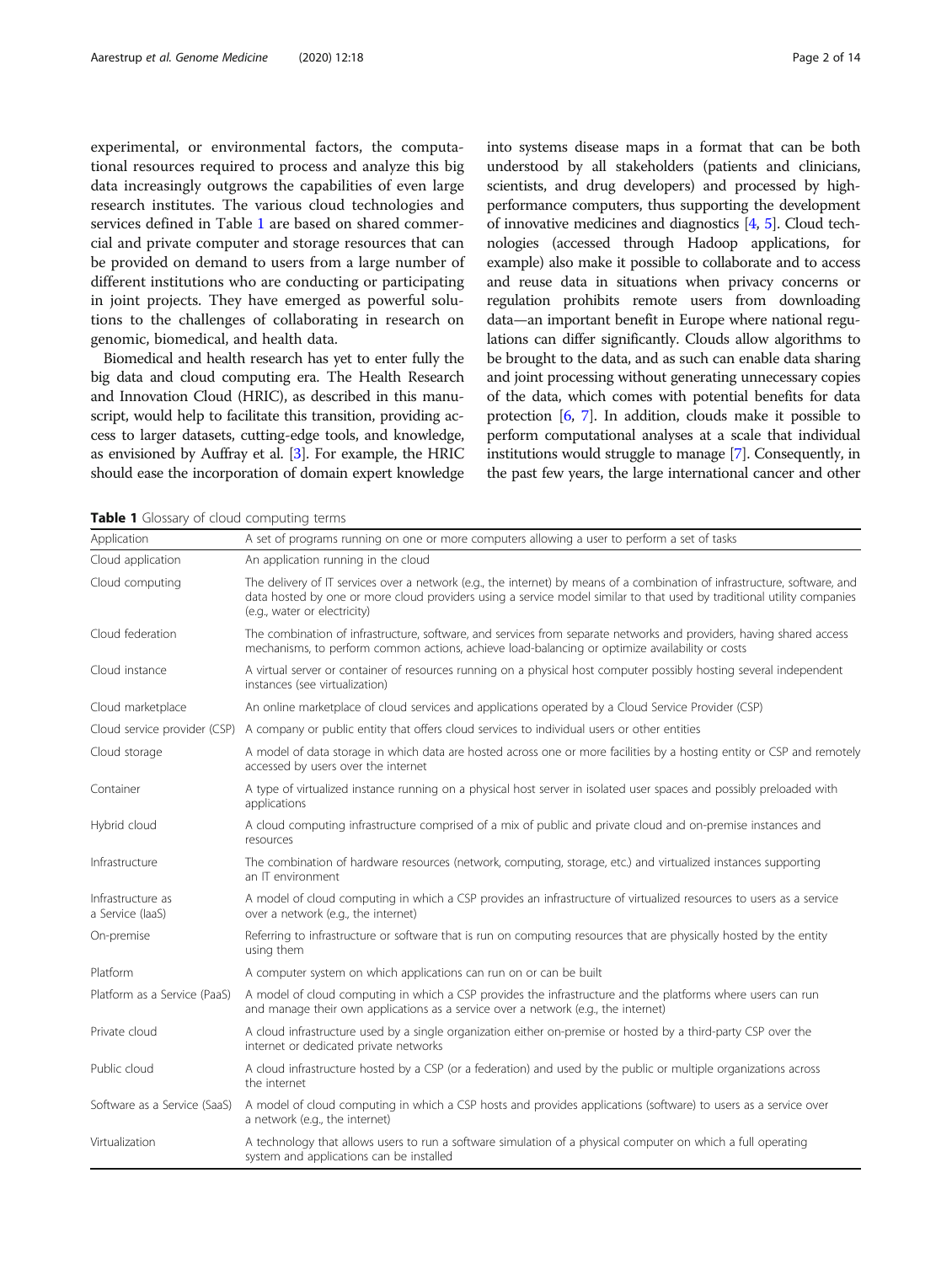genomics consortia have created specialized genomics and biomedical cloud environments, each supporting individual projects [[2](#page-12-0)]. These projects have made important advances in connecting health research data across disciplines, organizations, and national boundaries. For instance, in research on rare diseases, international collaborations that integrate genomic, phenotypic, and clinical data have introduced new paradigms in diagnosis and care [\[8\]](#page-12-0). However, a project-based, fragmented landscape will not enable access to and construction of the large data cohorts that are required to address novel or broader biomedical questions that were not anticipated when collecting informed consent from participants in individual projects, nor will it provide adequate data governance and containable cost models.

Scaling and sustainably managing such solutions to support all European life scientists thus require a coordinated action from science policy makers, funders, and other actors in this complex ecosystem. Connecting Europe's health data to advance the understanding of life and disease requires that research data and analysis tools, standards, and computational services are made FAIR—that is, findable, accessible, interoperable, and reusable—for researchers across scientific disciplines and national boundaries [\[9\]](#page-12-0). Truly enabling personalized and digital medicine across Europe and beyond will require a connected digital infrastructure for Europe's health data that supports systematic openness and the integration of research data with real-world datasets (e.g., environmental monitoring data) generated inside all of the healthcare systems, government agencies, foundations, and private organizations that will adopt it.

On 13 March 2018, the Health directorate of the Directorate-General for Research and Innovation of the European Commission of the EU organized a workshop to explore the possibility of and challenges involved in establishing a cloud for health research and innovation, which would be accessible by researchers and health professionals throughout Europe, in line with recommendations for a European Innovation Council and the Horizon Europe 2021–2027 framework program [\[10,](#page-12-0) [11](#page-12-0)]. The cloudcomputing environment proposed in this manuscript builds upon the European Open Science Cloud (EOSC) initiative developed in the past few years by the European Commission [\[12](#page-12-0)], with a focus in the life science and medicine fields. The EOSC aims at developing a trusted, open environment in which the scientific community can store, share, and re-use scientific data and results. Overall, the authors feel that the cloud described in this manuscript, which would provide the biomedical and health research community with the technical infrastructure and services necessary to support the development of innovative diagnostics methods and medical treatments, should become an integral part of the EOSC. The workshop gathered a broad range of experts from multiple biomedical research disciplines, health care, informatics, ethics, and legislation, including representatives of more than 45 collaborative projects funded by the EU through the FP7 (The European Union's seventh framework programme for Research, Technological Development and Demonstration) and Horizon 2020 (H2020) programs. The participants explored requirements and developed a set of recommendations for a European HRIC to connect researchers and health data sources in Europe [[13\]](#page-12-0). The main aim of the HRIC is for clinical data, software, computational resources, methods, clinical protocols, and publications to be more widely and securely accessed and reused following the FAIR principles [\[9\]](#page-12-0) than is currently possible with existing European research infrastructures, such as ELIXIR, that form a network of heterogeneous national nodes. For example, the HRIC infrastructure would benefit from the aforementioned advantages of cloud computing in the archiving and dissemination of health data.

This paper summarizes the main conclusions from the workshop and highlights five recommendations and action points to the EU and national stakeholders (Table [2](#page-3-0)). The recommendations are key issues that need to be addressed in order to link biological, clinical, environmental, and lifestyle information (from single individuals to large cohorts) to the health and wellbeing status of patients and citizens over time, while making this wealth of data and information available for European health research and innovation in clinical care.

## The HRIC should be built on established standards and guidelines, to foster Europeanwide medical research

## Rationale

Sharing of data, information, and knowledge represents the most important functionality in the context of a HRIC. High-level standardization, common exchange mechanisms, interfaces and protocols, and semantic interoperability form the foundation for widespread adoption of the FAIR principles [\[9\]](#page-12-0) in health research. Data that are shared collaboratively in such healthrelated cloud projects are now largely standardized for the processing of genomic DNA read and genomic variant-calling files. By comparison, the sharing of highly sensitive clinical and health data has been much less developed to date and hence represents a key area for future focus. Numerous challenges remain with regard to sharing these data in a meaningful way.

#### Existing standards and guidelines

Many individual projects, in Europe and globally, have demonstrated the opportunities and the added value presented by connecting and exchanging data across countries via standardized protocols. Table [3](#page-4-0) lists recent European projects that have developed towards the exchange of clinical and health data using cloud-based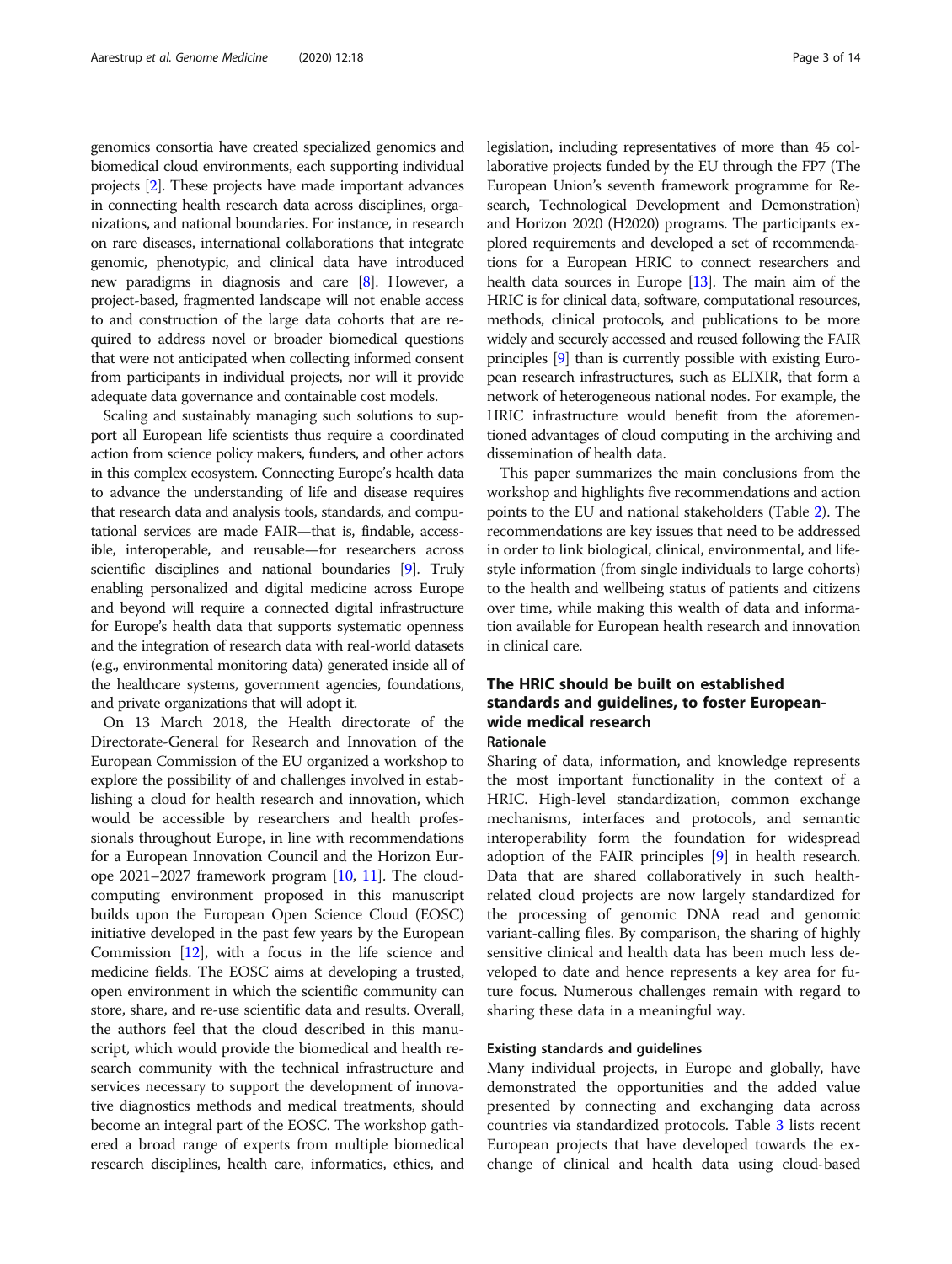<span id="page-3-0"></span>Table 2 Summary of the recommendations, details on the rationale, and suggestions for action points directed to the funding agencies and the actors in the field

| Recommendation                                                                                                                                        | Rationale                                                                                                                                                                                                                                                                                                                                                                                                                     | Action points                                                                                                                                                                                                                                                                                                                          |
|-------------------------------------------------------------------------------------------------------------------------------------------------------|-------------------------------------------------------------------------------------------------------------------------------------------------------------------------------------------------------------------------------------------------------------------------------------------------------------------------------------------------------------------------------------------------------------------------------|----------------------------------------------------------------------------------------------------------------------------------------------------------------------------------------------------------------------------------------------------------------------------------------------------------------------------------------|
| Provide and foster standards, good practices,<br>and quidelines necessary to establish the<br>European Health Research and Innovation<br>Cloud (HRIC) | The HRIC should be supported by predefined<br>standards, data formats, protocols, and templates.<br>The data standards and quidelines applied in the<br>HRIC should be designed to facilitate interoperability<br>between the diverse health systems and policies<br>in Europe and globally                                                                                                                                   | Suggest the adoption of data formats and<br>architectures in policies, grant applications,<br>and projects calls throughout the EU and<br>its member states                                                                                                                                                                            |
| Develop and certify the infrastructure and<br>services required for operation of the HRIC                                                             | The HRIC should provide computational<br>infrastructures and services and analytical and<br>visualization tools to all users as a platform to<br>share knowledge, data, and guidelines. Services<br>for data sharing, security, and analysis should<br>be compliant with an EU certification system                                                                                                                           | - In future grant and project calls related to<br>the development of the HRIC, the EU and<br>the applicants should commit to complying<br>with the highest standards of security,<br>interoperability, and reproducibility<br>- The EU should develop a certification system<br>to validate compliance with the standards<br>mentioned |
| Enable the HRIC to operate within an<br>ethical and legal framework that is<br>adequate for health systems                                            | A robust ethical and legal framework has to be<br>developed that defines rules for privacy, security,<br>ownership, access, and usage of data within the<br>HRIC. A federated system architecture should be<br>preferred as it allows for comparison of data and<br>results, while complying with EU General Data<br>Protection Regulation (GDPR) and international<br>data protection and sharing rules                      | - In grants and project calls, federated and<br>GDPR-compliant data architectures should<br>be preferred                                                                                                                                                                                                                               |
| Establish a proper environment for<br>the training of a new generation<br>of data and medical scientists                                              | Education and training of health professionals<br>need to be updated with the HRIC in mind,<br>considering both international standards and<br>practices for data sharing as well as national<br>environments and regulations. The EU should<br>take inspiration in existing large and successful<br>infrastructures that foster multidisciplinary teams,<br>such as the European Organisation for Nuclear<br>Research (CERN) | - Scientists and health professionals in training<br>should be made aware of the possibilities<br>of the HRIC<br>- Communication in relevant professional<br>channels should be strengthened                                                                                                                                           |
| Fund public and private initiatives<br>for the development of the HRIC<br>through EU Framework Programmes<br>(Horizon 2020 and Horizon Europe)        | The EU and its member states should, together<br>with private investors, develop a coherent,<br>ambitious, and long-term action plan supported by<br>innovative funding mechanisms that consolidate the<br>outcomes from the existing project portfolio into a<br>long-term operational infrastructure                                                                                                                        | - The EU should invest through calls and grants<br>in order to build and consolidate the HRIC<br>- The existing industrial ecosystem should be<br>supported, to remain competitive against the<br>other actors in the world                                                                                                            |

solutions. All of those projects have developed and implemented worthy ideas that should be included in the HRIC. However, we envision the HRIC as a diseaseagnostic environment, and on a larger scale than the platforms mentioned in Table [3](#page-4-0). Moreover, the HRIC should not be tied to a single project or consortium, but should rather be under the governance of an independent body. International exchange of health research data holds tremendous potential in disease research by facilitating better investigation of disease causality and linking of genotypes and phenotypes, as has been demonstrated, for example, in the Pan-Cancer Analysis of Whole Genomes (PCAWG) project. An important aspect of cloudbased data governance is that it allows sharing of data outside a consortium through a data request mechanism and a governance infrastructure that track participant consent and data access. The cloud-based audit trail capabilities of cloud-based research analyses, which can be implemented at both data and infrastructure levels, is a direct benefit to the data controllers. A standardized

data model (or data access model) and/or standardized metadata models facilitate the consolidation of different data sets and significantly increase the findability, the semantic interoperability, and, as a consequence, the reusability of data, and thus its 'FAIRness' [\[9](#page-12-0), [14](#page-12-0)].

Workshop participants agreed that a first minimalistic and yet effective approach to data exchange should consist of a small number of initial online repositories containing references (e.g., links to render data sets findable) along with metadata (e.g., type and scale of content, specifications describing in what systems the data set may be stored and processed), and indications on how to gain access (e.g., requirements and point of contact). This could be designed as a metadata repository containing the metadata of data objects and information on how to gain access to them. The data objects as such may, or indeed should, be stored elsewhere.

Beyond their metadata, however, data sets are bound to differ greatly because research projects vary largely in scope. Not only would it be cumbersome to record a large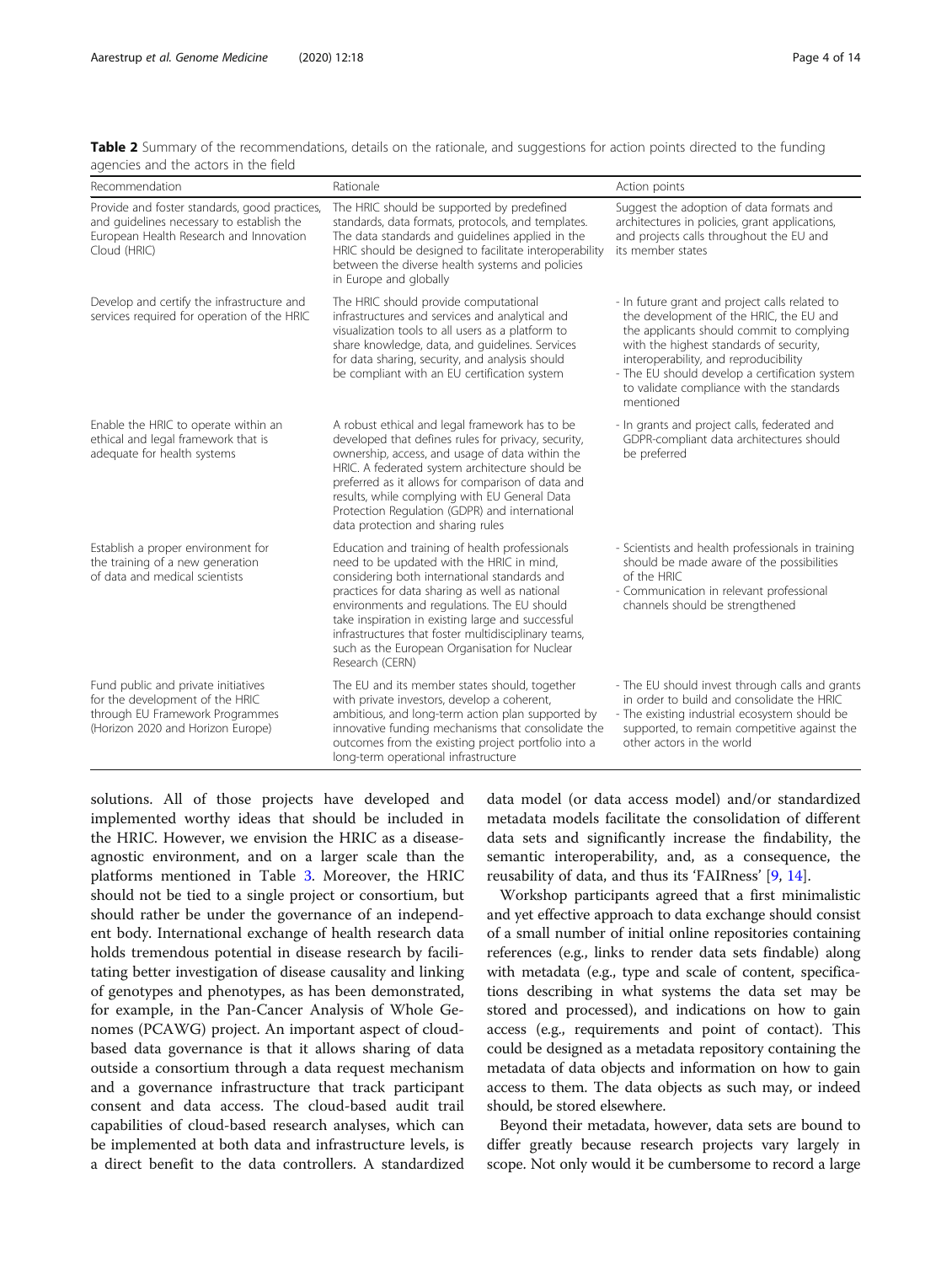| Project                                                                                | Aims/summary                                                                                                                                                                                                                                                                                                                                                                                                                                                                                                                                                           | Cloud model used                                                                                                                                                                                                                                                                                                                                                                                                                                                                                                                                                                                                                                                                                                                                                                                                                                                                                                                | References |
|----------------------------------------------------------------------------------------|------------------------------------------------------------------------------------------------------------------------------------------------------------------------------------------------------------------------------------------------------------------------------------------------------------------------------------------------------------------------------------------------------------------------------------------------------------------------------------------------------------------------------------------------------------------------|---------------------------------------------------------------------------------------------------------------------------------------------------------------------------------------------------------------------------------------------------------------------------------------------------------------------------------------------------------------------------------------------------------------------------------------------------------------------------------------------------------------------------------------------------------------------------------------------------------------------------------------------------------------------------------------------------------------------------------------------------------------------------------------------------------------------------------------------------------------------------------------------------------------------------------|------------|
| CORBEL project                                                                         | Creating a platform for harmonized user<br>access to biological and medical technologies,<br>biological samples, and data. The project has<br>developed the data harmonization, ethics<br>guidance, and user-access protocols necessary<br>for transnational access to both pre-clinical<br>and clinical research infrastructures and is<br>piloting access to participant-level data from<br>clinical trials [43]                                                                                                                                                     | Scalable cloud-based provision of data access<br>and compute across infrastructures                                                                                                                                                                                                                                                                                                                                                                                                                                                                                                                                                                                                                                                                                                                                                                                                                                             | $[59]$     |
| ELIXIR                                                                                 | European research infrastructure with 21<br>members and over 180 research<br>organizations. ELIXIR is creating a network of<br>local instances of the European Genome-<br>Phenome Archive that give users controlled<br>and secure access to raw data and precom-<br>puted results [44, 45]                                                                                                                                                                                                                                                                            | Hybrid cloud ecosystem:<br>i) Local, private clouds (e.g., EMBL-EBI<br>Embassy)<br>ii) National community clouds (e.g., cPouta,<br>MetaCentrum cloud, de. NBI)<br>iii) European research and innovation-<br>oriented clouds (e.g., European Open Science<br>Cloud (EOSC))<br>iv) Public/commercial compliant clouds (e.g.,<br>Google, Azure, Amazon web Service (AWS))                                                                                                                                                                                                                                                                                                                                                                                                                                                                                                                                                          | [60]       |
| European Translational<br>Information and<br>Knowledge Management<br>Services (eTRIKS) | IMI-funded highly scalable cloud-based plat-<br>form for translational research, information,<br>and knowledge management providing open-<br>source applications that can securely host het-<br>erogeneous data types, including multi-omics<br>data, preclinical laboratory data, and clinical<br>information, including longitudinal data sets.<br>The platform is a robust translational research<br>knowledge management system that is able<br>to host other data-mining applications and<br>support the development of new analytical<br>tools [46]              | Scalable cloud-based platform for transla-<br>tional research and applications development.<br>The Openstack technology is used to run a<br>private cloud for eTRIKS                                                                                                                                                                                                                                                                                                                                                                                                                                                                                                                                                                                                                                                                                                                                                            | [61]       |
| European Medical<br>Information Framework<br>(EMIF)                                    | Innovative Medicines Initiative (IMI)-funded<br>project that has successfully improved access<br>to human health data by providing tools and<br>workflows that can be used to discover,<br>assess, access, and (re) use human health data.<br>The efforts of this IMI project are being<br>extended through the European Health Data<br>and Evidence Network (EHDEN) project                                                                                                                                                                                           | Research analytical service approaches from<br>EHR and cohort data platforms                                                                                                                                                                                                                                                                                                                                                                                                                                                                                                                                                                                                                                                                                                                                                                                                                                                    | [62, 63]   |
| Human Brain Project (HBP)<br>Medical Informatics<br>Platform                           | The HBP Medical Informatics Platform allows<br>researchers around the world to exploit<br>medical data to create machine-learning tools<br>that can analyze these data for new insights<br>into brain-related diseases. The Medical In-<br>formatics web-portal [47] provides a software<br>framework, based on federated and distrib-<br>uted computing, that allows researchers to<br>mine clinical data stored on hospital and la-<br>boratory servers, without moving the data<br>from the servers where they reside and with-<br>out compromising patient privacy | The HBP Joint Platform plans to adopt cloud<br>technology and provide those services<br>through its computer centers (JSC-Jülich and<br>CSCS-Lugano) together with BSC-Barcelona,<br>CINECA-Bologna, and CEA-Saclay.<br>Software infrastructure:<br>i) The (base) infrastructure layer is accessible<br>through an 'Infrastructure as a Service' (laaS)<br>interface<br>ii) Tools to enable simulation and modeling<br>as well as data analytics workflows for<br>neuroscience, which the HBP operates as a<br>"Platform as a Service" (PaaS)<br>iii) Several software services for data-driven<br>brain simulations and for virtual neurorobot<br>design and operation offered in the form of<br>'Software as a Service' (SaaS). HBP operates<br>the following SaaS:<br>a) Model-driven brain simulations<br>b) Neurorobotics simulation and<br>development tools across the whole<br>workflow the of neurorobotics life cycle | [64]       |
| Human Brain Project (HBP)                                                              | The HPB Knowledge Graph (KG) is an online                                                                                                                                                                                                                                                                                                                                                                                                                                                                                                                              |                                                                                                                                                                                                                                                                                                                                                                                                                                                                                                                                                                                                                                                                                                                                                                                                                                                                                                                                 | [65]       |

## <span id="page-4-0"></span>Table 3 Relevant initiatives for the European Health Research and Innovation Cloud (HRIC)

Knowledge Graph Data Platform

graph database that accepts submissions of anonymized human data, animal data, and models from the brain. All data that are made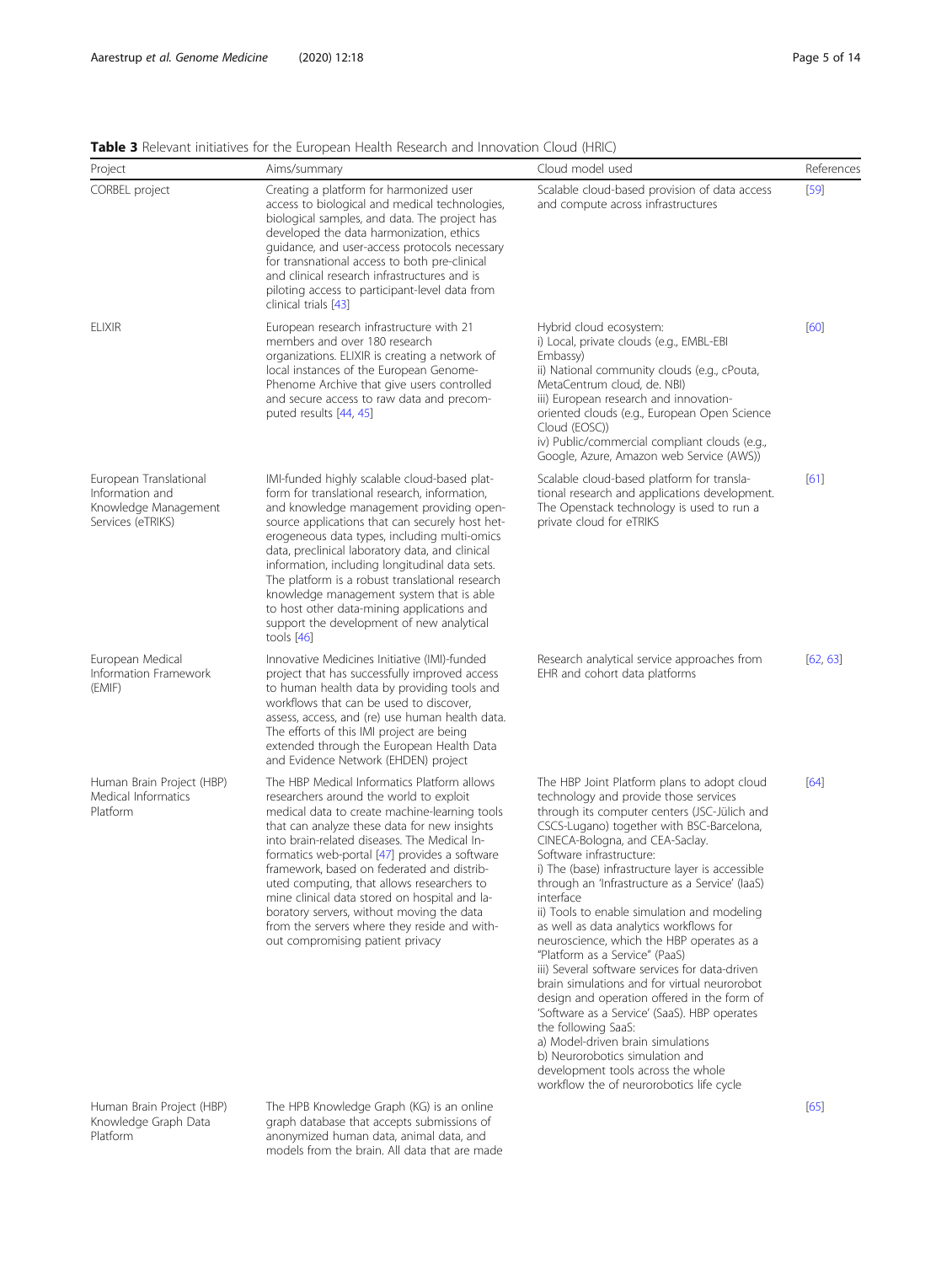Table 3 Relevant initiatives for the European Health Research and Innovation Cloud (HRIC) (Continued)

| Project                                        | Aims/summary                                                                                                                                                                                                                                                                                                                                                                                                                                                                   | Cloud model used                                                                                                                                                                                                                                                                                                                                                                                                                                                                                                                                                                                                                       | References |
|------------------------------------------------|--------------------------------------------------------------------------------------------------------------------------------------------------------------------------------------------------------------------------------------------------------------------------------------------------------------------------------------------------------------------------------------------------------------------------------------------------------------------------------|----------------------------------------------------------------------------------------------------------------------------------------------------------------------------------------------------------------------------------------------------------------------------------------------------------------------------------------------------------------------------------------------------------------------------------------------------------------------------------------------------------------------------------------------------------------------------------------------------------------------------------------|------------|
|                                                | discoverable and accessible through a KG<br>search have been curated. Data are also made<br>available with integrated multilevel HBP<br>Atlases, holding information about the brain<br>in standard reference spaces                                                                                                                                                                                                                                                           |                                                                                                                                                                                                                                                                                                                                                                                                                                                                                                                                                                                                                                        |            |
| Helix Nebula                                   | A pan-European public-private partnership<br>initiative led by EIROforum and leading com-<br>mercial cloud-computing partners. Since 2011,<br>this project has been piloting the use of cloud<br>computing to enable complex data analyses<br>and large-scale data sharing, with life science-<br>oriented projects ranging from complex gen-<br>ome assembly to assessing somatic variation<br>in the context of different types of cancer                                    | Helix Nebula Science Cloud (HNSciCloud):<br>hybrid cloud platform that links together<br>commercial cloud service providers and<br>publicly funded research organizations' in-<br>house IT resources via the GEANT network to<br>provide innovative solutions supporting data<br>intensive science. These services support the<br>connection of the research infrastructures<br>identified in the European Strategy Forum on<br>Research Infrastructures (ESFRI) Roadmap to<br>the nascent European Open Science Cloud<br>(EOSC) and are intended to create a single<br>digital research space for Europe's 1.8 million<br>researchers | [66]       |
| European Open Science<br>Cloud (EOSC)          | The pilot project has recently investigated the<br>benefits of data and cloud computer sharing<br>at a pan-European level in life science-<br>oriented projects on pan-cancer analyses [31]<br>and imaging. This initiative has been pursued<br>across academic cloud-computing environ-<br>ments located in Western and Eastern Europe<br>as well as Canada. Similar initiatives have been<br>launched in the USA [8]                                                         | Cloud-based services for open sciences-<br>integration and consolidation of e-<br>infrastructure platforms, federation of existing<br>European research infrastructures and scien-<br>tific clouds                                                                                                                                                                                                                                                                                                                                                                                                                                     | $[25]$     |
| Pancancer Analysis of<br>Whole Genomes (PCAWG) | An international collaboration to identify<br>common patterns of mutation in more than<br>2800 cancer whole genomes from the<br>International Cancer Genome Consortium. This<br>project is exploring the nature and<br>consequences of somatic and germline<br>variations in both coding and non-coding re-<br>gions, with specific emphasis on cis-regulatory<br>sites, non-coding RNAs, and large-scale struc-<br>tural alterations                                          | Hybrid cloud model. The data-coordinating<br>center lists collaborative agreements with<br>cloud providers' AWS and an academic com-<br>puting cloud resource maintained at the can-<br>cer collaboratory, by the Ontario Institute for<br>Cancer Research and hosted at the Compute<br>Canada facility                                                                                                                                                                                                                                                                                                                                | [67, 68]   |
| <b>RD-Connect</b>                              | RD-Connect is an integrated platform<br>connecting databases, patient registry data,<br>biobanks, and clinical bioinformatics for rare<br>disease research. It allows the integration of<br>different data types (e.g., omics, clinical<br>information, patient registries, and biobanks).<br>Those integrated data can be accessed and<br>analyzed by the scientific community to<br>speed up research, diagnosis, and therapy<br>development for patients with rare diseases | Online secured platform connecting different<br>types of patient-related rare disease data, en-<br>abling genome-phenome analysis                                                                                                                                                                                                                                                                                                                                                                                                                                                                                                      | [69]       |
| COMPARE                                        | A network of collaborators of the Global<br>Microbial Identifier initiative (GMI) that aims to<br>improve the identification and mitigation of<br>emerging infectious diseases and foodborne<br>outbreaks                                                                                                                                                                                                                                                                      | One-serve-all analytical framework and data<br>exchange platform with various data<br>integration for real-time analysis and inter-<br>pretation of pathogen sequence data                                                                                                                                                                                                                                                                                                                                                                                                                                                             | [70, 71]   |

number of parameters that are irrelevant to the specific question addressed, but it would also be problematic from an ethics viewpoint, considering patient personal data protection aspects [[15](#page-12-0)]. It therefore seems more promising to drive standardization within research communities while looking out for opportunities for overall standardization.

Thus, the workshop envisioned the HRIC as a distributed collection of data repositories, people, and services, which together make up a framework for sharing and operating as a federated data commons, with reproducible software, standards, and expertise based on joint policies and guidelines on conducting health research, much like the smaller frameworks used successfully in previous initiatives [\[2](#page-12-0), [16](#page-12-0)–[19\]](#page-12-0). The need for federation is also highlighted in the proposed EU action plan for 'Making sense of big data in health research' [[3](#page-12-0)]. Creating such a HRIC opens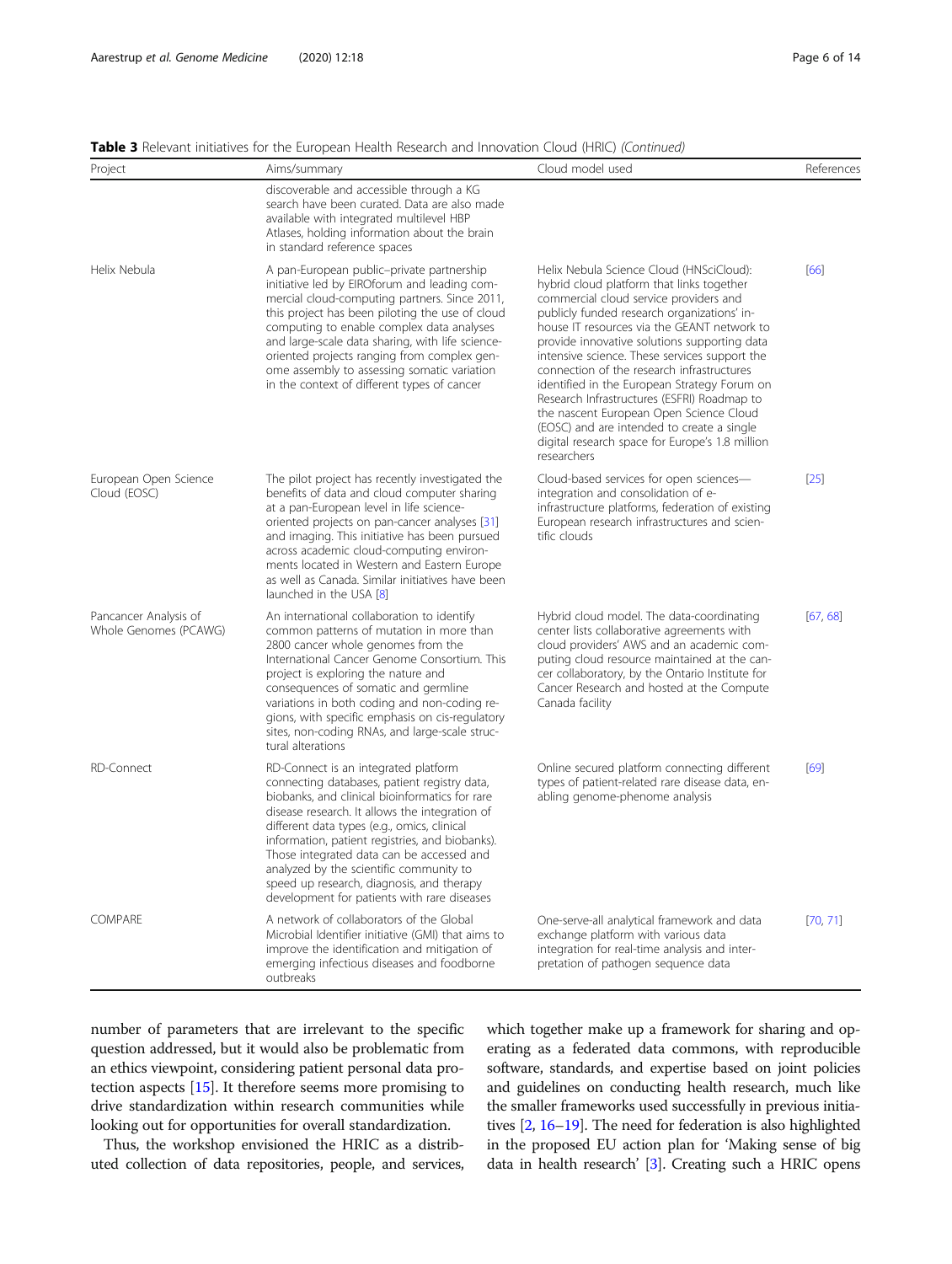new frontiers for research and healthcare via the opportunities for strong international collaborations.

Beyond Europe, the HRIC should collaborate internationally to drive the development and widespread adoption of global standards and connectivity. Ongoing initiatives exist outside Europe that are aiming to develop global standards for the secure exchange of data sets such as health and medical records within health information federations, while tracking the completeness of the supporting data [\[20,](#page-12-0) [21\]](#page-12-0). These initiatives also aim to develop guidelines for data analytics and standardized workflows. They should be considered for the basis of the HRIC as this will provide the scientific community with means of reproducibility, version control, and documentation, which will be an important vehicle to drive increased standardization and connectivity.

## A European HRIC should be developed and certified to the highest standards of interoperability and data security Rationale

The workshop participants enthusiastically endorsed the vision of the HRIC as a federated environment. The major blockers for cross-border collaborations in translational research on disease prevention, treatment, and management will be addressed through a federated HRIC infrastructure with work on the standardization, harmonization, and integration of genomic data with other health-relevant information to optimize hypothesis-driven analyses. The data sources will remain at their location of origin and are made accessible to users through a metadata repository. Moreover, data security has to be integral to the development of the HRIC, and modern cryptology and access control techniques will be used to ensure the protection of the patients' data contained therein.

#### Standards in interoperability and data security

European health systems have different ways of managing and storing health data, making the exchange of clinical data between the EU member states complex. The challenges are well illustrated by EHRs and their use as secondary research material. In a recent Organisation of Economic Collaboration and Development (OECD) report [\[22](#page-12-0)], ten countries reported comprehensive record sharing within one country-wide system designed to support each patient having only one EHR (Additional file [1\)](#page-11-0). These countries are Estonia, Finland, France, Greece, Ireland, Latvia, Luxembourg, Poland, Slovakia, and the United Kingdom (England, Northern Ireland, Scotland, and Wales). In these countries, plans call for patient records regarding patient treatment, current medications, and laboratory tests and medical images to be shared among physician offices and between physicians and hospitals. Some have already implemented part or all these functionalities, while others are

progressing toward it. In other countries, key aspects of record sharing are managed at sub-national level only, such as within provinces, states, regions, or networks of health care organizations (for example, Austria, Germany, Italy, Netherlands, Sweden, and Spain; Additional file [1\)](#page-11-0). Among these countries, all have implemented or are planning the implementation of a national information exchange that enables key elements to be shared country-wide. On the basis of the recent reports of the European Commission [[23](#page-12-0)], Belgium, Malta, Portugal, Romania, and Slovenia are now developing national EHR systems, leading to a total of 16 EU member states that will provide such services.

Within the framework of the Joint Action on Rare Cancers, an EU initiative that brings together European research centers, policy makers, and other stakeholders with the aim of setting the agenda at national level, an analysis was made on the status of eHealth medical records in the EU member states. This work builds on the OECD study and complements this with information provided by the European Commission on the national laws on EHRs in the EU member states [\[24\]](#page-12-0). Thus, all EU countries are investing in the development of clinical EHRs, but only some countries are moving forward the possibility of data extraction for research, the provision of statistics, and the enablement of other uses that serve the public interest (P. Bogaert, personal communication). Countries that develop EHR systems that combine or virtually link data together to capture patient health care histories can potentially use these for long-term follow-up of cancer patients. Figure [1](#page-7-0) shows how data from various sources can be integrated to provide a full picture of patients' health status over time and to carry out research on patterns and anomalies in large populations using the specific combinations of data and analysis resources relevant for each research project, while ensuring compliance with security and data protection regulations.

The H2020-funded project EOSC-Life [\[25](#page-12-0)] is developing policies, specifications, and tools for the management of data for biological and medical research, including aspects of eHealth data. The use of common metadata standards, developed in EOSC-Life, as a foundation for remote data discovery and access was emphasized by the workshop participants as a key enabler for the HRIC. For instance, practical and legal considerations for cloud computing of patient data, which include the responsible use of federated and hybrid clouds set up between academic and industrial partners, have been put forward by early EOSC pilot projects [[26\]](#page-12-0).

The workshop participants emphasized that sustainability aspects are critical and must be considered from the start. To ensure that a HRIC could respond properly to emerging needs, innovation, and technology changes, a distributed federated storage solution offering access to FAIR data and services should be built according to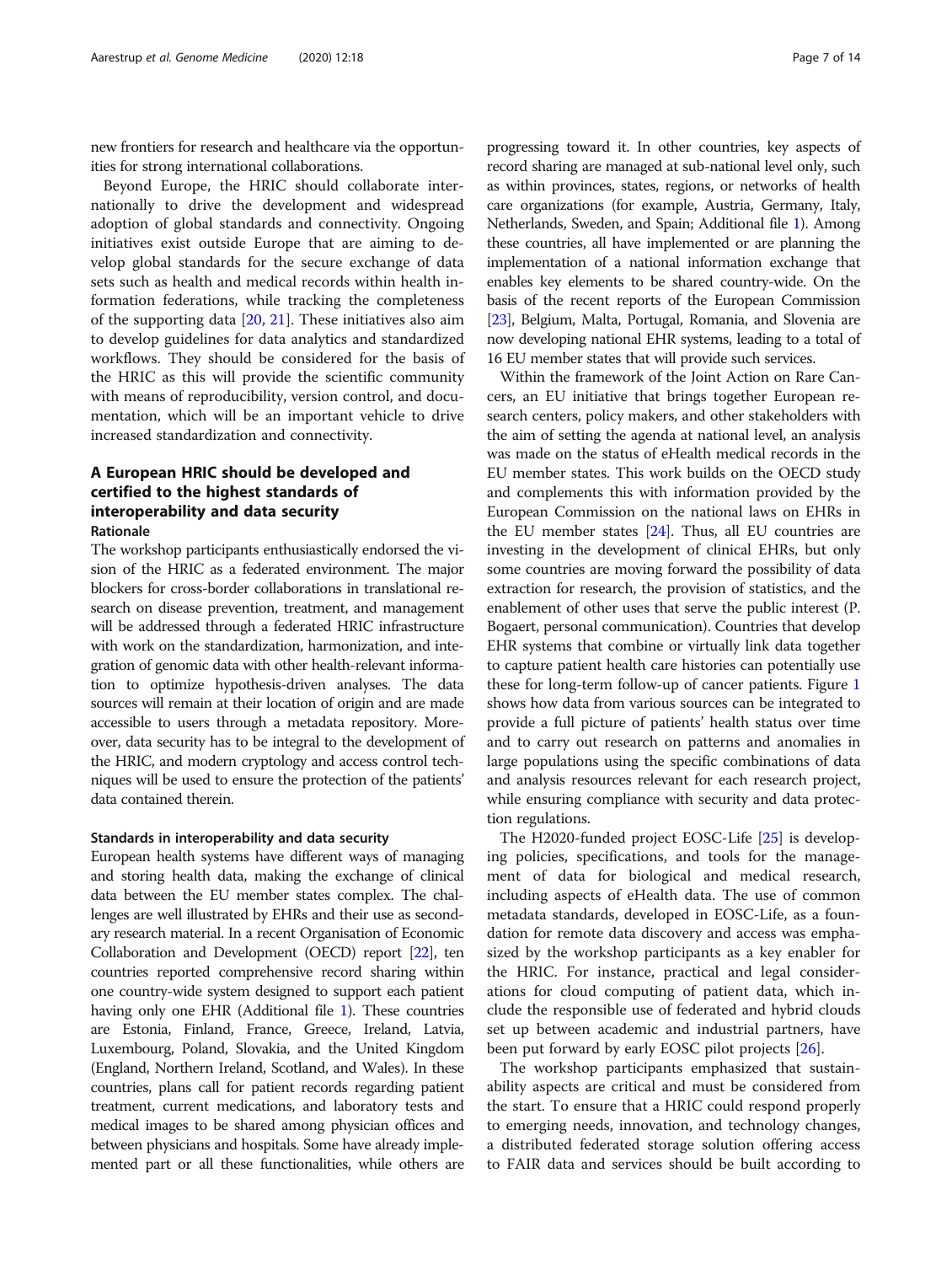<span id="page-7-0"></span>

modularity principles. In particular, owing to the longterm nature of a HRIC, due consideration should be given to deploying generic and modular computational methods and/or data storage management systems, while the information and communications technology (ICT) infrastructure should be flexible, portable, and expandable.

The million European genomes initiative [[27\]](#page-12-0) is a case in point: 18 member states have already signed the Genomics Declaration of Cooperation [\[28](#page-12-0)] to enable crossborder access to genomic databases and other health information. This federation of national initiatives [\[28\]](#page-12-0) will provide secure access to such data resources in the member states to enable the discovery of personalized therapies and diagnostics for the benefit of patients. The initiative involves aligning strategies of ongoing national genomic sequencing campaigns with complementary de novo genome sequencing to obtain a total cohort of one million Europeans, accessible in a transnational framework, by 2022 [[29\]](#page-13-0). The HRIC would form a basis for such large-scale, permanent collaborations.

The workshop participants recognize that ensuring maximal data security is paramount in building and maintaining trust with European citizens. To address this issue, we suggest using modern cryptology such as blockchain to ensure data security by design, and holding regular data

security assessments (for example, using hackathons and/ or commercial security audits). As shown in recent literature, the use of blockchain in biomedical research is still in its infancy [[30](#page-13-0)]. However, blockchain or other advanced cryptology tools that can be used to protect data in a cloud environment could prove useful in ensuring the secure and trustworthy implementation of the HRIC [\[31\]](#page-13-0).

## The HRIC must be supported by a robust ethics and legal framework that is compliant with the general data protection regulation Rationale

Compliance with General Data Protection Regulation (GDPR) and other data protection laws, as well as enforcing an ethical usage of data, is paramount to gain the general public's support and trust in the HRIC.

#### Existing ethics and legal framework

Unblocking the legal and administrative barriers for sharing human research data across geographical and organizational boundaries will, if the trust of research participants is preserved, pave the way for continentscale cohorts in life-science research. This will represent a significant innovation as the sharing and joint analysis of sensitive data has until now been severely limited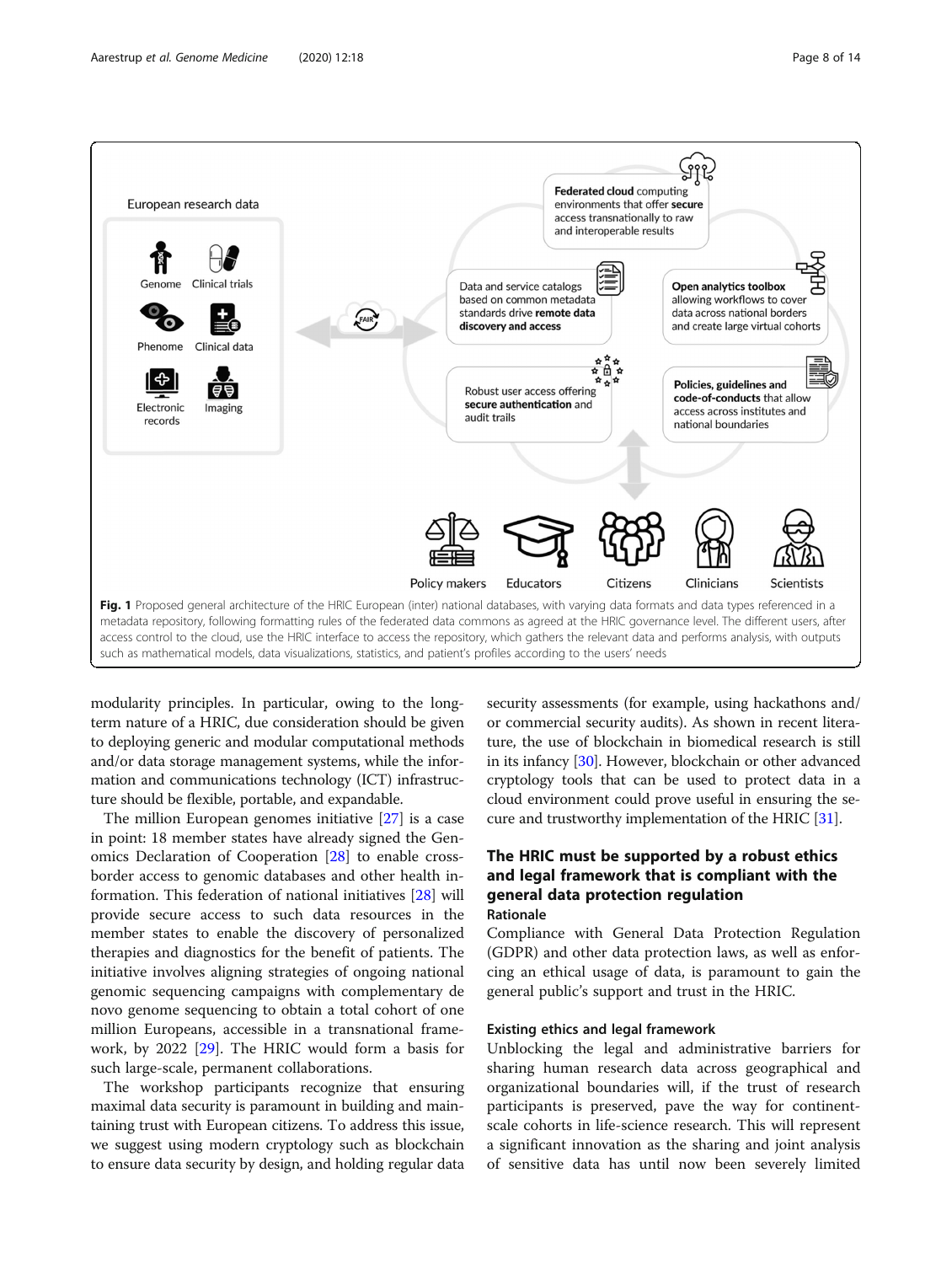because of the different restrictions inherent to the different classes of sensitive data. By using a federated database model, with a metadata repository within the HRIC cloud encrypted environment, data security is maintained while innovative data analyses can be performed by bringing the algorithms to the data rather than centralizing the data [[32\]](#page-13-0). Federation, rather than full integration of all available resources, poses an important challenge for the implementation and deployment of an effective HRIC. The set-up and functioning of a HRIC requires a robust foundation of legal agreements and ethics rules and procedures, as well as security and data protection compliance protocols. Importantly, these elements must be introduced during the conception and design phase as part of HRIC governance. Indeed, in order to enable different HRIC actors to provide access to their data sources, manage these resources within the cloud, and access these resources, it is essential to incorporate policy requirements into the design of the HRIC itself and to manage the complexity involved by implementing simple and intuitive user interfaces and project portals. This may be challenging considering the heterogeneity of health systems and health market access across Europe and will need the sharing of a common agreed vision across EU member states.

Ethical, societal, and privacy considerations for (re) using health-related data have been outlined in the Code of Practice on Secondary Use of Medical Research Data, which was developed in the European Translational Information and Knowledge Management Services (eTRIKS) project funded by the Innovative Medicines Initiative (IMI) [[33](#page-13-0)]. In addition to clear and explicit consent, explicit dissent may need to be considered for the use/re-use of data. Ultimately, each citizen and patient must be able to access her/his own data and know when and where it has been used and for what purpose. In addition, the difficult question of the business model of using those data should be discussed at various levels from ethics, social, and economics standpoints, taking into account the potential future development of products and services using personal medical data. Furthermore, the goal of providing citizens with personalized services requires technical advancements in the collection and analysis of data (for example, in data analytics and machine learning). For this type of usage, simple consent mechanisms might not be sufficient. For example, how should a clear data-collection purpose statement be defined if data are collected for multiple usage scenarios across a distributed/federated cloud, in which actors from different geographical and legislative environments will need to interact and cooperate? Would an excessive number of consent requests minimize data provision for research or clinical applications? Another level of complexity is introduced by the heterogeneity of data protection and privacy regulations when the data originate from states with federated national health systems (e.g., Germany and Italy). Development of largescale European access mechanisms will require open consultation and engagement with national policymakers, patient organizations, and wider society to build the trust and confidence needed for widespread adoption and sustainable operations.

In addition to technical, ethical, and legal specifications, a global integrated governance model needs to be established for the HRIC that is in line with that of the EOSC, regulating the roles and responsibilities of all contributing institutions and users, and procedures for authentication and access control to individual resources. Principles, with specific guidelines on implementation in a HRIC environment, will need to be developed in order to manage and regulate aspects such as ownership, access, transparency, sharing, integration, standardization of data and metadata formats, tools, and frameworks, while ensuring confidentiality and sustainability. All of these principles need to be developed with the overarching objective of providing benefit to and preserving the trust of patients and the general public.

Health data mostly represent sensitive data, which need to be managed to preserve the trust of patients, research participants, and the general public, respect social norms, and naturally comply with the rules and regulations of data protection laws, notably the EU GDPR [\[15](#page-12-0)]. Although the GDPR directly applies across the EU and its provisions prevail over national laws, EU member states retain the ability to introduce their own national legislation under certain derogations provided for by the GDPR itself. The GDPR also introduces the notions of 'Privacy by Design', which means that any organization that processes personal data must ensure that privacy is built into a system during the whole life cycle of the system or process; and 'Privacy by Default', which means that the strictest privacy settings should apply by default, without any manual input from the end user. In addition, any personal data provided by the user to enable the optimal use of a given health dataset should only be kept for the amount of time neces-sary to provide the intended product or service [[15\]](#page-12-0).

Thus, successfully linking and accessing biomedical and health data across Europe will require many different disciplines and specialists working together, with a coordinated effort that should encompass controlled access mechanisms to ensure compliance with privacy and data protection regulations. Data providers need logging and monitoring functionalities to comply with the GDPR and to enable tracking of data and methods within the system, controlling instances and routines that check for the adherence to predefined standards and formats to guarantee data integrity. Access mechanisms need to be developed that support the researchers, data producers, and data analysts to request permissions and fulfill the reporting requirements for data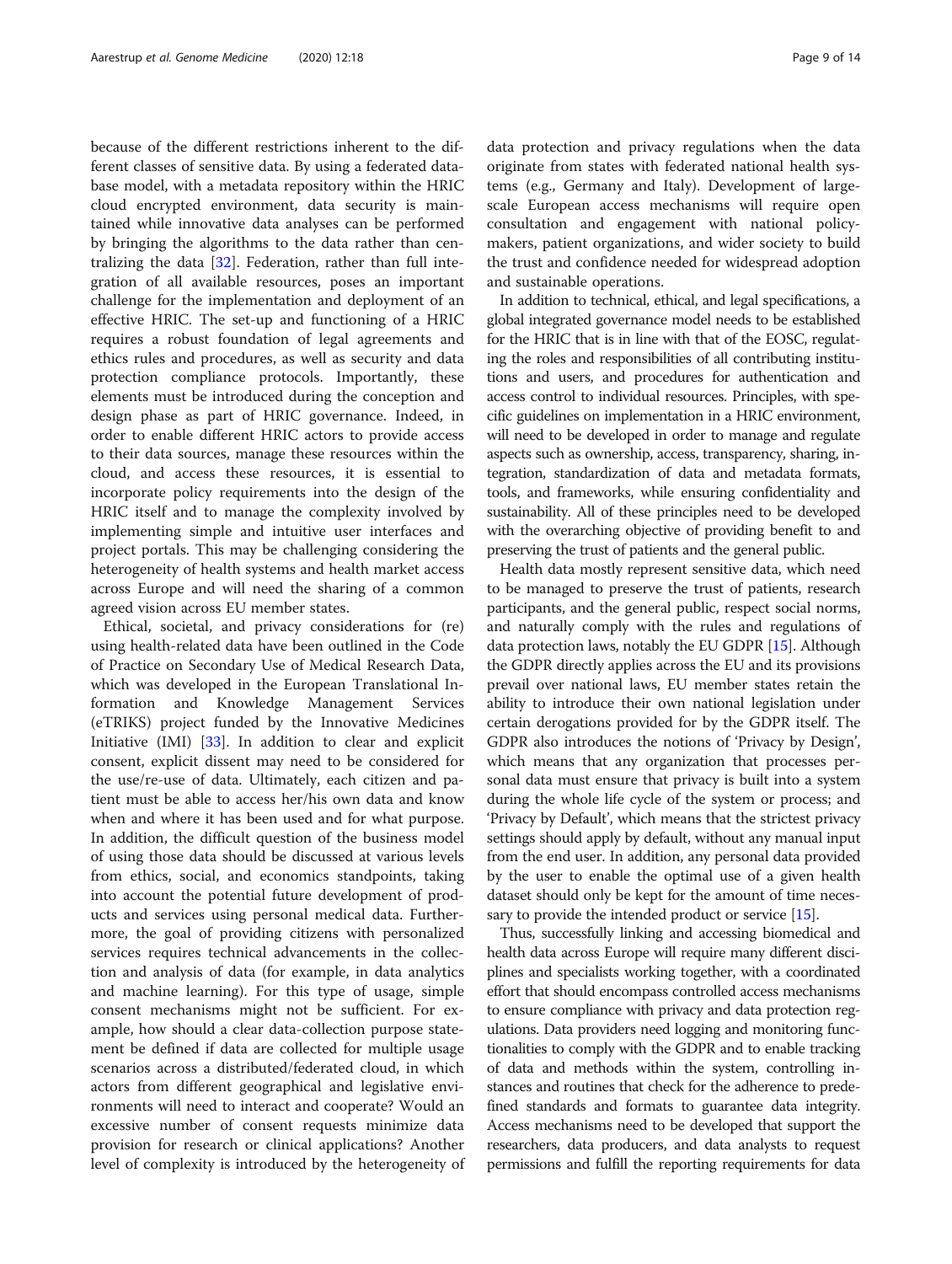use in national and international research projects; this is a significant regulatory, political, and sustainability challenge [[34](#page-13-0)]. Such mechanisms include, in particular, considerations about the rights of patient donors and research participants, taking into account the data protection aspects of various legal systems and local regulations. Researchers have to face differences in the understanding of the right to data protection in those different regional or national European ecosystems.

There is an urgent need for standardized, usable, dataprotection-policy-compliant solutions for sensitive data sharing which are capable of integrating and analyzing health data from different sources, organizations, and potentially from different research disciplines. These aspects are subject to ongoing discussions and debates in the EOSC initiative [[35](#page-13-0)]; for instance, progress has been made in the Human Brain Project (HBP) through its Ethics and Society sub-project in collaboration with the project platforms [\[36](#page-13-0), [37](#page-13-0)]. Other examples of data sharing that are compliant with data protection policies can be found in the recent literature [\[38](#page-13-0)–[45](#page-13-0)]. Furthermore, there is the issue of capacity, with the amount of data starting to strain the infrastructure of any individual hospital or research institute. Thus, the interplay between privacy, data security, and access control on one hand and access (including cost-recovery models) to storage, computational, and analysis resources on the other hand will be a defining element of the policy and technology development of a decentralized digital health infrastructure. The evolution of a cloud model that could be used in European health research will also have to take into account other specific aspects of the GDPR [\[15](#page-12-0)]. For instance, the European Commission intends to facilitate the free flow of non-personal data in the European Digital Single Market, and for health-related research participants, it codifies the 'right to be forgotten'. This stipulates that patient donors should be able to retain control over their data regardless of technological developments. A European HRIC could be important in enabling researchers to comply with these requirements. For example, once certain conditions are met between European and international partners, including those pertaining to data protection and use, federated and hybrid clouds could facilitate the deletion of data sets once a donor exercises her/his 'right to be forgotten', which could minimize the necessary transfer of large raw data sets across borders, as the deletion can be performed in the original dataset and easily propagated to the relevant federated data sources.

## A proper training environment for HRIC developers and users should be established Rationale

The workshop identified the lack of trained personnel, with solid skills in both medical and data analytical fields, as one of the major bottlenecks when dealing with 'medical big data' [[3\]](#page-12-0).

#### Need for training and ideas

Effectively developing, operating, and maintaining the HRIC will pose serious challenges and will require the training of a new generation of data scientists who are able to navigate smoothly and efficiently between computational, security, and medical disciplines. This includes clinical researchers, bioinformaticians, data analysts, data managers, software engineers, cloud engineers, other ITspecialists, ethics officers, and data protection specialists, the latter representing an essential new field of expertise. Finding professionals who are able to cover more than one or two of the above-described disciplines is nearly impossible. Furthermore, communication between this comprehensive mix of clinical researchers, data managers, and IT/ bioinformatics specialists needs to be improved, requiring a governance structure well beyond that of a standard research setting. The EU should take inspiration from existing large and successful infrastructures that foster multidisciplinary teams, such as the European Organisation for Nuclear Research (CERN) [\[46,](#page-13-0) [47](#page-13-0)]. Thus, it is necessary to rethink the training and education of health professionals and to update them with the HRIC in mind, considering both international standards and practices for data sharing, as well as national environments and regulations.

## Multiple funding mechanisms are required to drive the development of the HRIC and to support its broad use in research projects Rationale

Delivering the HRIC will require an ambitious reshaping of the European landscape for health data and research through appropriate funding schemes, which will enable the transformation of fragmented ICT resources and project-centric solutions for data access and governance into a long-term, coherent service ecosystem that can be accessed by users transnationally.

#### Need for innovative public–private funding initiatives

The HRIC needs a trusted and transparent innovation approach that recognizes the importance of a clear, longterm ambition in the program to support the participation of industry and small-to-medium enterprises (SME) in joint projects with a broad set of societal actions. In particular, there is a need to support the EU ICT industrial/ SME innovation ecosystem in order to demonstrate the benefits in advancing data sharing, integration, and analysis across Europe, for the benefit of all citizens, thus creating a foundation for attractive private investments.

For this purpose, targeted EU-funding mechanisms also involving private investors need to support the development of HRIC-compliant services for data sharing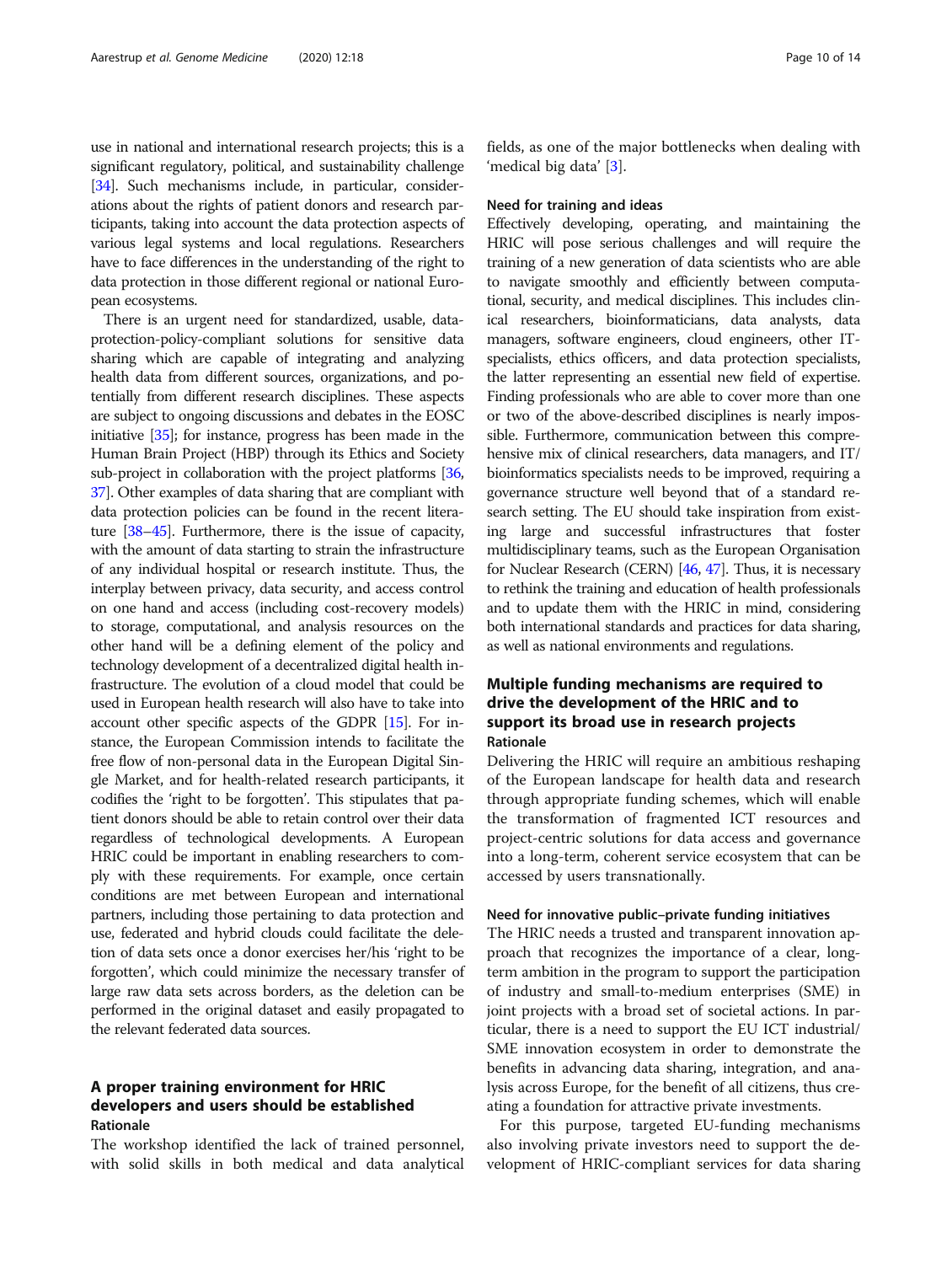and analysis in health-related research projects (i.e., through reimbursement of storage and computing costs) with incentives to reuse and extend existing infrastructures that favor national HRIC participation rather than rebuilding and fragmenting solutions. Moreover, the EU ICT industrial ecosystem must be supported in order to alleviate the risks associated with storing and sharing data across cloud systems operated by non-EU companies. The EU has established a strict privacy and ethics policy through the implementation of the GDPR legislation, which is binding for all operators active in the EU territory  $[48-51]$  $[48-51]$  $[48-51]$  $[48-51]$  $[48-51]$ .

European funders, science policy makers, and other actors need to develop mechanisms that bring together experience gained and lessons learned from a large portfolio of pathfinding projects and must build on current investments, thus leveraging existing project outcomes. This requires an inclusive and integrative approach with programs that bring together many different actors into the HRIC, because its construction needs interdisciplinary collaboration with expertise from many disciplines, including economics, ICT, biomedical and health, social sciences, and policy. In particular, frameworks for public–private partnerships such as IMI have shown a way to include industry in open transparent projects that also include patients and other public bodies, SMEs and European researchers. Many of the mechanisms proposed in the Lamy report (prioritize research and innovation in EU and national budgets, build a true EU innovation policy that creates future markets, rationalize the EU funding landscape and achieve synergy with structural funds …) [\[52\]](#page-13-0) and in the development of the Horizon Europe 'Missions' [[53](#page-13-0)] would also be well suited to the development of the HRIC, and would help to bring together initiatives from the many funders and national and regional stakeholders. Other opportunities, such as those proposed to be included in the Horizon Europe strategic workplan (e.g., the European Information Cloud, the European Institute of Technology, and the European Council for Health Research [\[54](#page-13-0), [55](#page-13-0)]), should be of interest to those seeking to deploy innovations together with industry at the European level [[56\]](#page-13-0).

Furthermore, future programs need to create incentives such that developed solutions are transformed into long-term reusable resources and to make sure that this infrastructure is deployed across the EU with development informed by ongoing research projects. The European Joint Programme on Rare Diseases (EJP-RD) [[56](#page-13-0)] provides a good example of how infrastructure development can be linked with research projects at national and international levels. Like the EJP-RD, the European Strategy Forum on Research Infrastructures (ESFRI) can play a role in the development of the HRIC. Two further aspects of the EJP-RD are worth noting: the program has a strong emphasis on the importance on the diverse workforce required, with a training program that stretches beyond academia and research networks to reach a broad set of individuals in health systems and the education sector. Moreover, the HRIC should fund as broadly as the EJP-RD and should recognize that successfully addressing many of the identified challenges will require a diverse portfolio of projects that avoid any artificial boundary between biomedical and health research. Horizon Europe should allow for linkages between the HRIC, ESFRI, and other themes of Horizon Europe and, importantly, between the HRIC and other funding sources such as the European Structural and Innovation Funds (ESIF) and the cutting-edge basic research successfully supported by the European Research Council (ERC) during the past decade [\[57](#page-13-0), [58](#page-13-0)].

The HRIC should enable investments in product development for future health-care solutions and should allow health care providers to procure such solutions. People need to be an integral part of the innovation vision in which the HRIC supports a highly skilled future workforce that makes Europe attractive for locating R&D investments. The experience gained in IMI public– private partnership infrastructure projects such as eTRIKS and the European Medical Information Framework (EMIF) should be leveraged. Finally, the current and future EU Framework Programmes for Research and Innovation (Horizon 2020 and Horizon Europe) should consider mobilizing funds to support novel pilot actions and the pooling of data and resources across the EU, and should demonstrate the benefits in advancing data sharing, integration, and analysis across Europe, for the benefit of all citizens.

### Conclusions, recommendations, and action points

Clouds are increasingly becoming a key venue for enabling and hosting European and international collaborations, benefitting from the ability to hold data securely in a single location (or in few locations) and enabling collaborative research on the computational infrastructure used for analysis. In conclusion, a cloud-based federated data storage solution, with interoperable services for data-access to local repositories and modular environments that can be configured for a given use case, seems to match the data needs of the EU research and medical institutions and of all other stakeholders. The choice of cloud technology provides the ability to manage rapidly growing datasets and provides users with access to the massive computational infrastructure needed for analysis. The federated, cloud-based research environment described in this paper—HRIC—would represent an added value to the entire biomedical and bioinformatics community, because single research institutes and medical institutions lack sufficient infrastructure capacity. The establishment of a transnational HRIC will allow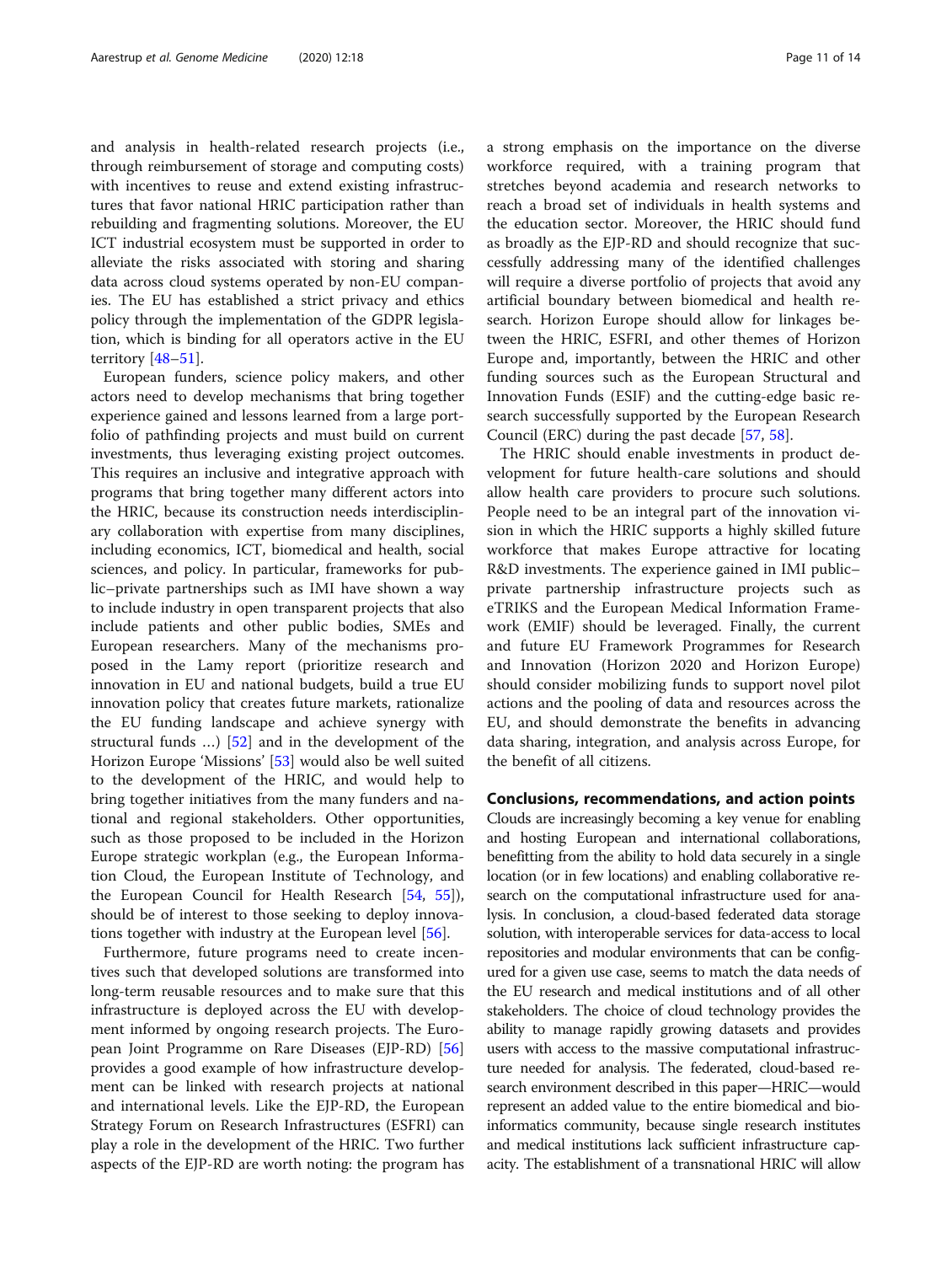<span id="page-11-0"></span>the European research community at large to contribute to the global international leadership required to address societal and scientific challenges through transnational collaborations. In order to ensure the effective and efficient implementation of the European HRIC, the workshop participants endorsed the five recommendations and action points presented in Table [2](#page-3-0) to the EU and all stakeholders.

#### Supplementary information

Supplementary information accompanies this paper at [https://doi.org/10.](https://doi.org/10.1186/s13073-020-0713-z) [1186/s13073-020-0713-z](https://doi.org/10.1186/s13073-020-0713-z).

Additional file 1. National health record systems.

#### Abbreviations

EHR: Electronic Health Records; EJP-RD: European Joint Program on Rare Diseases; EMR: Electronic Medical Records; EOSC: European Open Science Cloud; ESFRI: European Strategy Forum on Research Infrastructures; FAIR: Findable, Accessible, Interoperable, Reusable; FP7: The European Union's seventh framework program for Research, Technological Development and Demonstration; GDPR: General Data Protection Regulation; HBP: Human Brain Project; HRIC: European Health Research and Innovation Cloud; ICT: Information and Communications Technology; IMI: Innovative Medicines Initiative; OECD: Organisation of Economic Collaboration and Development; SME: Small-to-Medium Enterprises

#### Acknowledgements

We would like to thank the scientific policy officers at the European Commission Health Directorate, who developed the workshop concept, organized it, and provided input to this publication: Sasa Jenko, Katarina Krepelkova, Christina Kyriakopoulou, Jana Makedonska, Joana Namorado, Elsa Papadopoulou, Jan Van de Loo and Gregor Schaffrath (National Expert in professional training). The workshop was organized by the Health Directorate of the Directorate-General for Research and Innovation at the European Commission with contributions of the Innovative Medicines Initiative, the Directorate General for Communications Networks, Content and Technology, and the Directorate General for Health and Food Safety.

#### Authors' contributions

This publication is inspired by a workshop organized by the Health Directorate at the European Commission. The chairs ADM, CGC, EMF, FS, IP, LC, MB, MBu, ML, MVDB, NBl, RB contributed to the concept of the manuscript. GHS produced the draft workshop report, which was used as a basis for the manuscript. The core editing group CA, NB, BDM, JK, NB, MVDB reviewed and finalized the manuscript. All authors contributed to the content of the manuscript and approved its final version.

#### Funding

The workshop participants received funding from the European Union Seventh Program for Research, Technological Development and Demonstration (FP7) and Horizon Research and Innovation Program (H2020) and other European Union programs under the following grant agreements: AETIONOMY (Developing an Aetiology-based Taxonomy of Human Disease—Approaches to Develop a New Taxonomy for Neurological Disorders, IMI-nº115568), ANTI-SUPERBUG PCP (ANTISUPERBUG Precommercial Procurement, H2020-n<sup>o</sup>688878), B-CAST (Breast CAncer Stratification understanding the determinants of risk and prognosis of molecular sub-types, H2020 n°633784), BRIDGE Health (Bridging information and data generation for evidence-based health policy and research, H2020-n°664691), CASyM (Coordinating Action Systems Medicine—Implementation of Systems Medicine across Europe, FP7-n°305033), CENTER-TBI (Collaborative European Neuro-Trauma Effectiveness Research in TBI, FP7-n<sup>o</sup>602150), CECM (Centre for New Methods in Computational Diagnostics and Personalized Therapy, H2020 nº763734), COLOSSUS (Advancing a Precision Medicine Paradigm in Metastatic Colorectal Cancer: Systems based patient stratification solutions, H2020-n°754923), COMPARE (COllaborative Management Platform for detection and Analyses of (Re-)emerging and foodborne outbreaks in Europe,

H2020-n°643476), CONNECARE (Personalized Connected Care for Complex Chronic Patients, H2020-n°689802), CREATIVE (Collaborative REsearch on ACute Traumatic brain Injury in intensiVe care medicine in Europe, FP7 n°602714), DEFORM (Define the global and financial impact of research misconduct H2020-n°710246), ECCTR (European Cornea and Cell Transplant Registry, FP7-n°709723), E-COMPARED (European COMPARative Effectiveness Research on online Depression, FP7-n°603098), ECRIN-IA (European Clinical Research Infrastructures Network- Integrating Activity, FP7-n°284395), EHR4CF (Electronic Health Records Systems for Clinical Research, IMI-n°115189) eInfra-Central (European E-infrastructures Services Gateway, H2020-n°731049) ELIXIR (European Life-science Infrastructure for Biological Information, FP7 n°211601), ELIXIR-EXCELERATE (Fast track ELIXIR implementation and drive early user exploitation across the life sciences, H2020-n°676559), eMEN (emental health innovation and transnational implementation platform North West Europe, H2020), EMIF (European Medical Information Framework, IMIn°115372), ERA PerMed (ERA-net Cofund in Personalized Medicine, H2020n°779282), eTRIKS (Delivering European Translational Information and Knowledge Management Services, IMI-1-n°115446), EuroPOND (Data-driven models for progression of neurological diseases, H2020-n°666992), EurValve (Personalized Decision Support for Heart Valve disease, H2020-n°689617), HBP SGA1/SGA2 (Human Brain Project specific grant agreements, H2020 n°720270/785907), ICT4DEPRESSION (User-friendly ICT tools to enhance selfmanagement and effective treatment of depression in the EU, FP7 n°248778), ImpleMentAll (Towards evidence-based tailored implementation strategies for eHealth, H2020-n°733025), INSTRUCT-ULTRA (Releasing the full potential of instruct to expand and consolidate infrastructure services for integrated structural life sciences research, H2020-n°731005), MASTERMIND (Management of Mental Disorders through Advanced Technologies, CIPn°621000), MeDALL (Mechanisms of the Development of ALLergy, FP7n°261357), MedBioinformatics (Creating medically-driven integrative bioinformatics applications focused on oncology, CNS disorders and their comorbidities, H2020-n°634143), MIDAS (Meaningful Integration of Data, Analytics and Services, H2020-n°727721), MultipleMS (Multiple manifestations of genetic and non-genetic factors in Multiple Sclerosis disentangled with a multi-omics approach to accelerate personalized medicine, H2020-n°733161), myPEBS (Randomized Comparison Of Risk-Stratified versus Standard Breast Cancer Screening European Women Aged 40-74, H2020-n°755394), OpenAIRE-Advance (Advancing Open Scholarship, H2020-n°777541), OpenMedicine (OpenMedicine, H2020-n°643796), PanCareSurFup (PanCare Childhood and Adolescent Cancer Survival Care and Follow-up Studies, FP7-n°257505), PION-EER (Prostate Cancer DIagnOsis and TreatmeNt Enhancement through the Power of Big Data in EuRope, H2020-IMI-2-n°777492), PREPARE (Platform for European Preparedness Against (Re-)emerging Epidemics, FP7-n°602525), Regions4PerMed (Interregional coordination for a deep and fast uptake of personalized health, H2020-n°825812), RD-CONNECT (An integrated platform connecting registries, biobanks and clinical bioinformatics for rare disease research, FP7-n°305344), Solve-RD (Solving the unsolved Rare Diseases, H2020n°779257), SPIDIA4P (SPIDIA for Personalized Medicine-Standardization of generic Pre-analytical procedures for In-vitro DIAgnostics for Personalized Medicine, H2020-n°733112), SYSCID (A Systems medicine approach to chronic inflammatory disease, H2020-n°733100), SysCLAD (Systems prediction of Chronic Allograft Dysfunction, FP7-n°305457), SYSCOL (Systems Biology of Colorectal Cancer, FP7-n°258236), SysMedPD (Systems Medicine of Mitochondrial Parkinson's Disease, H2020-n°668738), U-BIOPRED (Unbiased BIOmarkers for the PREDiction of respiratory disease outcomes, IMIn°115010), VPH-share (Virtual Physiological Human: Sharing for Healthcare—A Research Environment, FP7-n°269978).

Neither the European Commission nor any other person acting on behalf of the Commission is responsible for any use that might be made of the information in this article. The views expressed in this publication are the sole responsibility of the authors and do not necessarily reflect the views of the European Commission.

#### Competing interests

RB is a founder and holder of shares of MEGENO S.A. and holds shares of ITTM S.A. The other authors have declared no competing interests.

#### Author details

<sup>1</sup>Technical University of Denmark, Kongens Lyngby, Denmark. <sup>2</sup>Medicalchain, York Road, London SQ1 7NQ, UK. <sup>3</sup>National Health Service, London, UK.<br><sup>4</sup>Translation Hoalth Sciences, Bristal Modical School, Bristal BS91UD, UK. <sup>4</sup>Translation Health Sciences, Bristol Medical School, Bristol BS81UD, UK.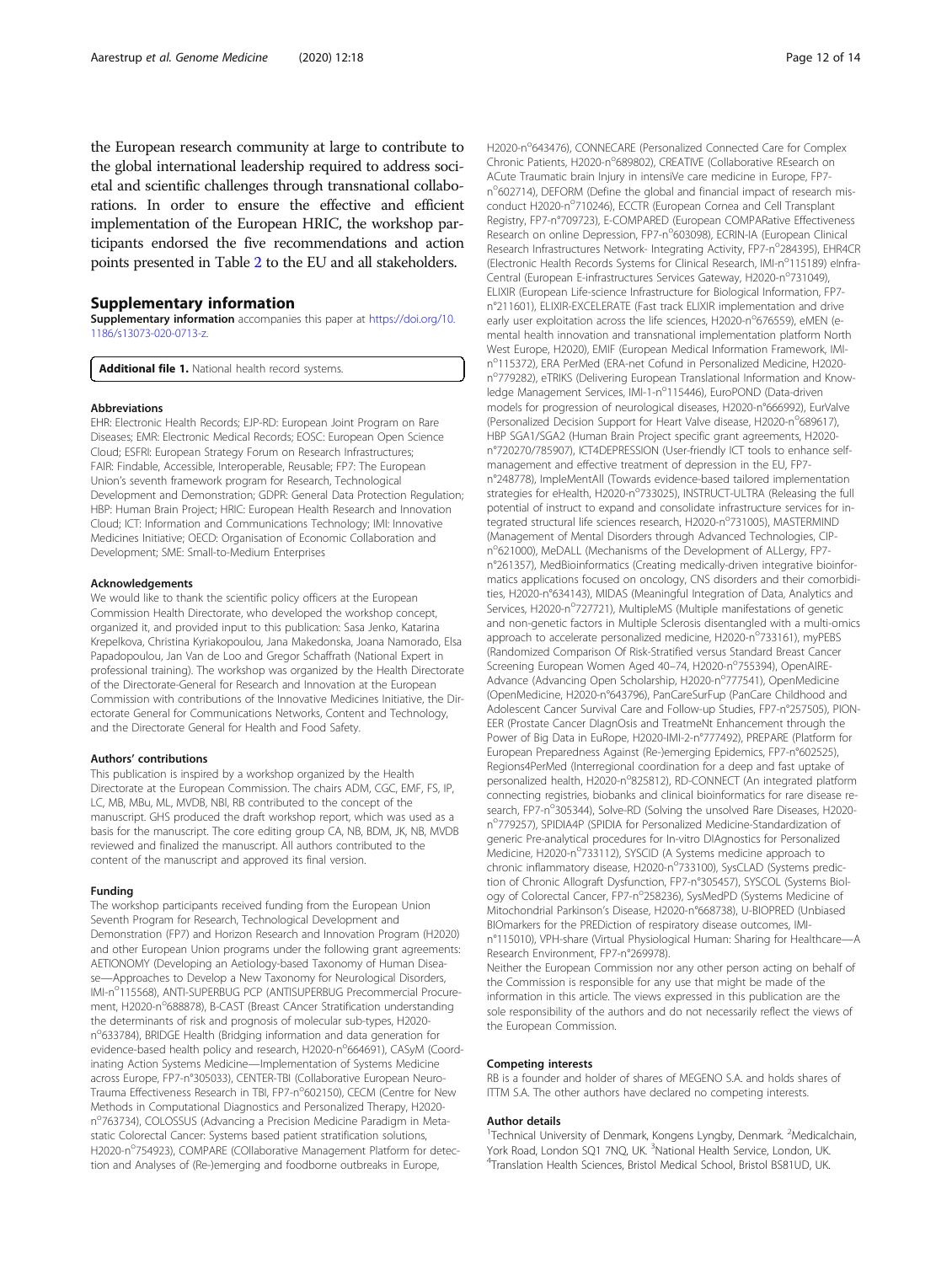<span id="page-12-0"></span>5 European Institute for Systems Biology and Medicine (EISBM), Vourles, France. <sup>6</sup>Regional Agency for Innovation & Procurement (ARIA), Welfare Services Division, Lombardy, Milan, Italy. <sup>7</sup>Luxembourg Centre for Systems Biomedicine, Campus Belval, University of Luxembourg, Luxembourg City, Luxembourg. <sup>8</sup>CEA, French Atomic Energy and Alternative Energy Commission, Direction de la Recherche Fondamentale, Université Paris-Saclay, F-91191 Gif-sur-Yvette, France. <sup>9</sup>Istituto di Ricerche Farmacologiche Mario Negri IRCCS, Bergamo, Italy. <sup>10</sup>Institute of Basic Medical Sciences, University of Oslo, Oslo, Norway. 11Ulster University, Belfast BT15 1ED, UK. 12ELIXIR, Welcome Genome Campus, Hinxton, Cambridge CB10 1SD, UK. 13Sciensano, Brussels, Belgium and Tilburg University, Tilburg, The Netherlands. 14Department of Computer Science and Academic Computing Center Cyfronet, Akademia Gornizco Hutnizca University of<br>Science and Technology, Krakow, Poland. <sup>15</sup>Ghent University, Ghent, Belgium. <sup>16</sup>European Molecular Biology Laboratory, European Bioinformatics Institute, Wellcome Genome Campus, Hinxton, Cambridge CB10 1SD, UK. <sup>17</sup>Fondazione Toscana Life Sciences, 53100 Siena, Italy. <sup>18</sup>CERN, European Organization for Nuclear Research, Meyrin, Switzerland. 19University of Vienna, Vienna, Austria. 20INSEEC School of Business & Economics, Paris, France. <sup>21</sup>PwC, Dronning Eufemiasgate, N-0191 Oslo, Norway. <sup>22</sup>Center for Genomic Regulations, Barcelona, Spain. 23Neuroimmunology Unit, The Karolinska Neuroimmunology & Multiple Sclerosis Centre, Department of Clinical Neuroscience, Karolinska Institute, Stockholm, Sweden. <sup>24</sup>Institute of Clinical Molecular Biology, Kiel University and University Hospital Schleswig-Holstein, Campus Kiel, Kiel, Germany. <sup>25</sup>Department of Clinical Sciences, Pediatrics, Lund University, Skåne University Hospital, Lund, Sweden. <sup>26</sup>Athena Research & Innovation Center and University of Athens, Athens, Greece. <sup>27</sup>National Cancer Institute, Vilnius, Lithuania. <sup>28</sup>geneXplain GmbH, Wolfenbüttel, Germany. 29Centre Hospitalier Universitaire Vaudois, Lausanne, Switzerland. 30European Molecular Biology Laboratory, Genome Biology Unit, Heidelberg, Germany. <sup>31</sup>Integrated Biobank of Luxembourg, Rue<br>Louis Rech, L-3555 Dudelange, Luxembourg. <sup>32</sup>https://www.mitzilaszlo.org. <sup>33</sup>Antwerp University Hospital and University of Antwerp, Edegem, Belgium. <sup>34</sup>Clinerion Ltd, Elisabethenanlage, 4051 Basel, Switzerland. <sup>35</sup>European Cancer Patient Coalition, Rue de Montoyer/Montoyerstraat, B-1000 Brussels, Belgium. <sup>36</sup>Lynkeus, Via Livenza, 00198 Rome, Italy. <sup>37</sup>Public Policy Consultant, Rome, Italy. <sup>38</sup>European Clinical Research Infrastructure Network, Heinrich-Heine-Universität, Düsseldorf, Germany. <sup>39</sup>Science for Life Laboratory, KTH Royal Institute of Technology, Stockholm, Sweden. <sup>40</sup>Centre for Medical Image Computing, Department of Computer Science, University<br>College London, London, UK. <sup>41</sup>Information Technology Department, Institut National de la Santé et de la Recherche Médicale, Paris, France. 42Unit of Medical Technology and Intelligent Information Systems, Department of Materials Science and Engineering, University of Ioannina, Ioannina, Greece. 43Institute of Medical Genetics and Applied Genomics, Rare Disease Center, Tübingen, Germany. 44Section Clinical, Neuro and Developmental Psychology, Department of Behavioural and Movement Sciences, Vrije Universiteit, Amsterdam, The Netherlands. 45Hospital Clínic de Barcelona, IDIBAPS, University of Barcelona, Barcelona, Spain. <sup>46</sup>French National Centre for Scientific Research, Grenoble, France. <sup>47</sup>Hospital del Mar Medical Research Institute (IMIM), Universitat Pompeu Fabra, Barcelona, Spain. 48University of Oslo, Oslo, Norway. <sup>49</sup>Scientific Institute of Public Health, Brussels, Belgium.<br><sup>50</sup>Sciensano, Juliette Wystmanstraat, 1050 Brussels, Belgium.

#### Received: 6 February 2019 Accepted: 29 January 2020 Published online: 19 February 2020

#### References

- Birney E, Vamathevan J, Goodhand P. Genomics in healthcare: GA4GH looks to 2022. bioRxiv. 2017. <https://doi.org/10.1101/203554>.
- Langmead B, Nellore A. Cloud computing for genomic data analysis and collaboration. Nat Rev Genet. 2018;19:325.
- 3. Auffray C, Balling R, Barroso I, Bencze L, Benson M, Bergeron J, et al. Making sense of big data in health research: towards an EU action plan. Genome Med. 2016;8:71.
- 4. Mazein A, Ostaszewski M, Kuperstein I, Watterson S, Le Novere N, Lefaudeux D, et al. Systems medicine disease maps: community-driven comprehensive representation of disease mechanisms. NPJ Systems Biol Appl. 2018;4:21.
- 5. Ostaszewski M, Gebel S, Kuperstein I, Mazein A, Zinovyev A, Dogrusoz U, et al. Community-driven roadmap for integrated disease maps. Brief Bioinform. 2019;20:659–70.
- 6. Phillips M, Molnar-Gabor F, Korbel JO, Thorogood A, Joly Y, Chalmers D, et al. Genomics: data sharing needs an international code of conduct. Nature. 2020;578:31–33.
- 7. The ICGC/TCGA Pan-cancer analysis of whole genomes network. Pan-cancer analysis of whole genome. Nature. 2020;178:82–93.
- 8. Lochmuller H, Badowska DM, Thompson R, Knoers NV, Aartsma-Rus A, Gut I, et al. RD-connect, NeurOmics and EURenOmics: collaborative European initiative for rare diseases. Eur J Hum Genet. 2018;26:778–85.
- 9. Wilkinson MD, Dumontier M, Aalbersberg IJ, Appleton G, Axton M, Baak A, et al. The FAIR guiding principles for scientific data management and stewardship. Sci Data. 2016;3:160018.
- 10. Lamy P, Brudermüller M, Ferguson M, Friis L, Garmendia C, Gray I, et al. LAB – FAB – APP Investing in the European future we want: European Union; 2017. [http://ec.europa.eu/research/evaluations/pdf/archive/other\\_reports\\_](http://ec.europa.eu/research/evaluations/pdf/archive/other_reports_studies_and_documents/hlg_2017_report.pdf) [studies\\_and\\_documents/hlg\\_2017\\_report.pdf](http://ec.europa.eu/research/evaluations/pdf/archive/other_reports_studies_and_documents/hlg_2017_report.pdf). Accessed 18 Dec 2019.
- 11. Hauser H, Bergman N, Bruncko M, Cosgrave P, Dwyer G, Helder M, et al. Europe is back: accelerating breakthrough innovation: European Commission; 2018. [https://ec.europa.eu/research/mariecurieactions/sites/](https://ec.europa.eu/research/mariecurieactions/sites/mariecurie2/files/fast_en.pdf) [mariecurie2/files/fast\\_en.pdf.](https://ec.europa.eu/research/mariecurieactions/sites/mariecurie2/files/fast_en.pdf) Accessed 18 Dec 2019.
- 12. Implementation roadmap for the European Open Science Cloud. European Commission; 2018. [https://ec.europa.eu/research/openscience/pdf/swd\\_201](https://ec.europa.eu/research/openscience/pdf/swd_2018_83_f1_staff_working_paper_en.pdf#view=fit&pagemode=none) [8\\_83\\_f1\\_staff\\_working\\_paper\\_en.pdf#view=fit&pagemode=none.](https://ec.europa.eu/research/openscience/pdf/swd_2018_83_f1_staff_working_paper_en.pdf#view=fit&pagemode=none) Accessed 18 Dec 2019.
- 13. Mons B, Neylon C, Velterop J, Dumontier M, da Silva Santos LOB, Wilkinson MD. Cloudy, increasingly FAIR; revisiting the FAIR data guiding principles for the European Open Science cloud. Inf Serv Use. 2017;37:49–56.
- 14. FAIRsharing. [https://fairsharing.org/.](https://fairsharing.org/) Accessed 18 Dec 2019.
- 15. Regulation (EU) 2016/679 of the European Parliament and of the Council. Official Journal of the European Union. L 119/1. [https://eur-lex.europa.eu/](https://eur-lex.europa.eu/legal-content/EN/TXT/?uri=celex%3A32016R0679) [legal-content/EN/TXT/?uri=celex%3A32016R0679.](https://eur-lex.europa.eu/legal-content/EN/TXT/?uri=celex%3A32016R0679) Accessed 18 Dec 2019.
- 16. Bouzaglo D, Chasida I, Ezra TE. Distributed retrieval engine for the development of cloud-deployed biological databases. BioData Min. 2018;11: 26.
- 17. Corrie BD, Marthandan N, Zimonja B, Jaglale J, Zhou Y, Barr E, et al. iReceptor: a platform for querying and analyzing antibody/B-cell and T-cell receptor repertoire data across federated repositories. Immunol Rev. 2018; 284:24–41.
- 18. Sreenivasaiah PK, Kim DH. Current trends and new challenges of databases and web applications for systems driven biological research. Front Physiol. 2010;1:147.
- 19. Wade TD. Traits and types of health data repositories. Health Inf Sci Syst. 2014;2:4.
- 20. Estiri H, Klann JG, Weiler SR, Alema-Mensah E, Joseph Applegate R, Lozinski G, et al. A federated EHR network data completeness tracking system. J Am Med Inform Assoc. 2019;26:637–45.
- 21. Shenai S, Aramudhan M. Cloud computing framework to securely share health & medical records among federation of healthcare information systems. Biomed Res. 2018;29(Special Issue):S133–6.
- 22. Oderkirk J. Readiness of electronic health record systems to contribute to national health information and research. OECD, 2017. [https://doi.org/10.](https://doi.org/10.1787/9e296bf3-en) [1787/9e296bf3-en](https://doi.org/10.1787/9e296bf3-en). Accessed 18 Dec 2019.
- 23. European Commission. Overview of the national laws on electronic health records in the EU member states (2016). 2016. [https://ec.europa.eu/health/](https://ec.europa.eu/health/ehealth/projects/nationallaws_electronichealthrecords_en) [ehealth/projects/nationallaws\\_electronichealthrecords\\_en.](https://ec.europa.eu/health/ehealth/projects/nationallaws_electronichealthrecords_en) Accessed 18 Dec 2019.
- 24. European Commission. Overview of the national laws on electronic health records in the EU member states and their interaction with the provision of cross-border eHealth services—final report and recommendations. 2014. [https://ec.europa.eu/health/sites/health/files/ehealth/docs/laws\\_report\\_](https://ec.europa.eu/health/sites/health/files/ehealth/docs/laws_report_recommendations_en.pdf) [recommendations\\_en.pdf](https://ec.europa.eu/health/sites/health/files/ehealth/docs/laws_report_recommendations_en.pdf). Accessed 18 Dec 2019.
- 25. The European Open Science Cloud for Research Pilot Project. [https://www.](https://www.eoscpilot.eu/) [eoscpilot.eu/](https://www.eoscpilot.eu/). Accessed 18 Dec 2019.
- 26. Molnar-Gabor F, Lueck R, Yakneen S, Korbel JO. Computing patient data in the cloud: practical and legal considerations for genetics and genomics research in Europe and internationally. Genome Med. 2017;9:58.
- 27. European Commission. EU countries will cooperate in linking genomic databases across borders. [https://ec.europa.eu/digital-single-market/en/](https://ec.europa.eu/digital-single-market/en/news/eu-countries-will-cooperate-linking-genomic-databases-across-borders) [news/eu-countries-will-cooperate-linking-genomic-databases-across-borders](https://ec.europa.eu/digital-single-market/en/news/eu-countries-will-cooperate-linking-genomic-databases-across-borders). Accessed 18 Dec 2019.
- 28. Declaration of cooperation towards access to at least 1 million sequenced genomes in the European Union by 2022. [https://www.euapm.eu/pdf/](https://www.euapm.eu/pdf/EAPM_Declaration_Genome.pdf) [EAPM\\_Declaration\\_Genome.pdf.](https://www.euapm.eu/pdf/EAPM_Declaration_Genome.pdf) Accessed 18 Dec 2019.